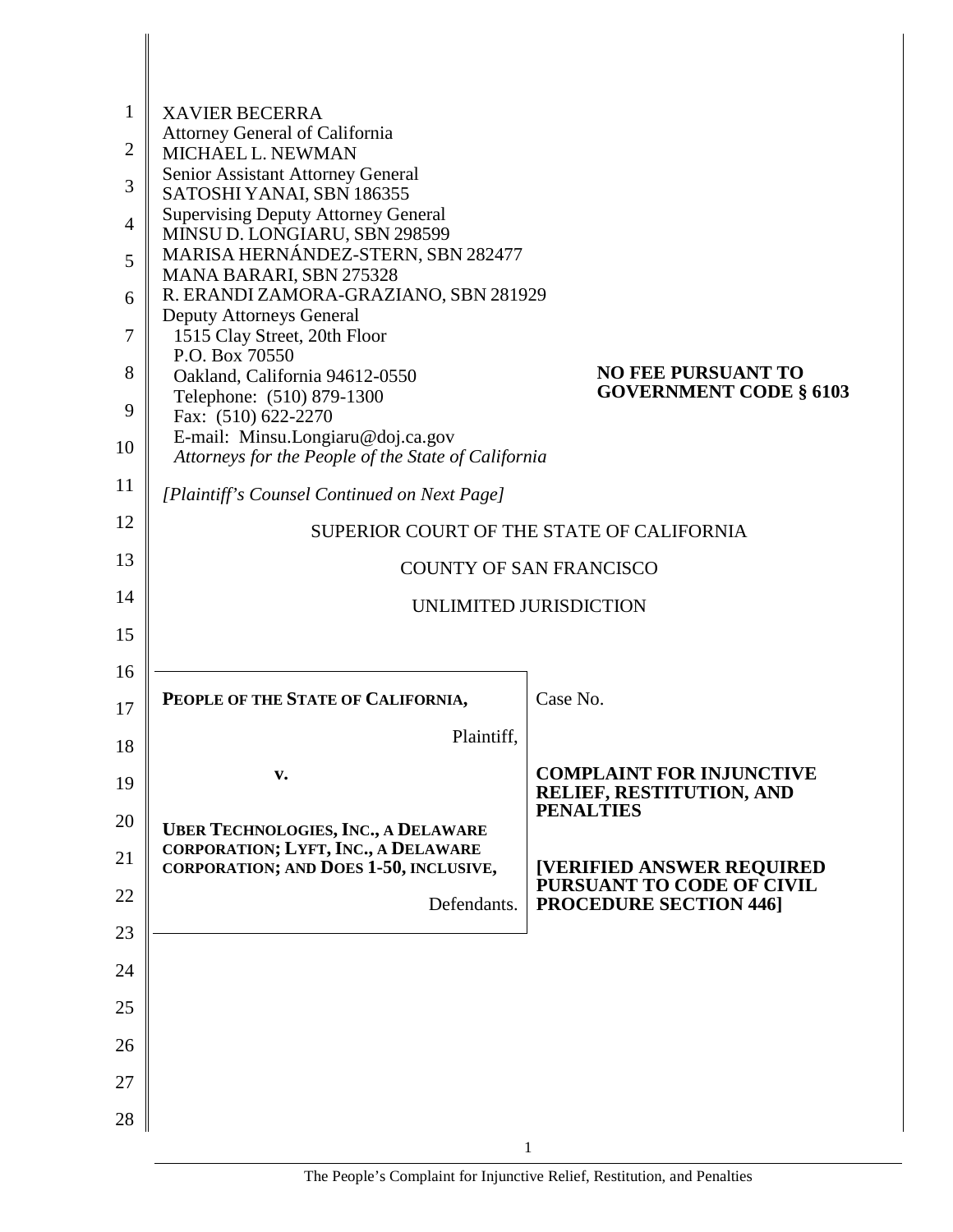| $\mathbf{1}$   | Additional Counsel for the People (Continued from Preceding Page):             |
|----------------|--------------------------------------------------------------------------------|
| $\mathbf{2}$   | [COUNSEL LISTED IN ALPHABETICAL ORDER]                                         |
| $\mathfrak{Z}$ | <b>MICHAEL N. FEUER</b>                                                        |
| $\overline{4}$ | City Attorney, City of Los Angeles<br>MICHAEL BOSTROM, SBN 211778              |
| 5              | <b>Managing Assistant City Attorney</b>                                        |
| 6              | DANIELLE GOLDSTEIN, SBN 257486<br>Deputy City Attorney                         |
| $\tau$         | Office of the Los Angeles City Attorney<br>200 North Spring Street, 14th Floor |
| 8              | Los Angeles, California 90012                                                  |
|                | Telephone: (213) 978-1867<br>E-mail: michael.bostrom@lacity.org                |
| 9              |                                                                                |
| 10             | <b>MARA W. ELLIOTT</b><br>City Attorney, City of San Diego                     |
| 11             | MARK ANKCORN, SBN 166871<br><b>Chief Deputy City Attorney</b>                  |
| 12             | KEVIN B. KING, SBN 309397                                                      |
| 13             | MARNI VON WILPERT, SBN 321447<br>Deputy City Attorneys                         |
| 14             | San Diego City Attorney's Office<br>1200 Third Avenue, Suite 1100              |
| 15             | San Diego, California 92101-4100<br>Telephone: (619) 236-6220                  |
| 16             | E-mail: KBKing@sandiego.gov                                                    |
| 17             | <b>DENNIS J. HERRERA</b>                                                       |
|                | City Attorney, City of San Francisco<br>RONALD P. FLYNN, SBN 184186            |
| 18             | <b>Chief Deputy City Attorney</b>                                              |
| 19             | YVONNE R. MERÉ, SBN 173594<br>Chief of Complex and Affirmative Litigation      |
| 20             | MOLLY J. ALARCON, SBN 315244<br>SARA J. EISENBERG, SBN 269303                  |
| 21             | MATTHEW D. GOLDBERG, SBN 240766                                                |
| 22             | Deputy City Attorneys<br>Office of the San Francisco City Attorney             |
| 23             | 1390 Market Street, Sixth Floor<br>San Francisco, California 94102-5408        |
| 24             | Telephone: (415) 554-3800                                                      |
| 25             | E-mail: matthew.goldberg@sfcityatty.org                                        |
| 26             | Attorneys for the People of the State of California                            |
| 27             |                                                                                |
| 28             |                                                                                |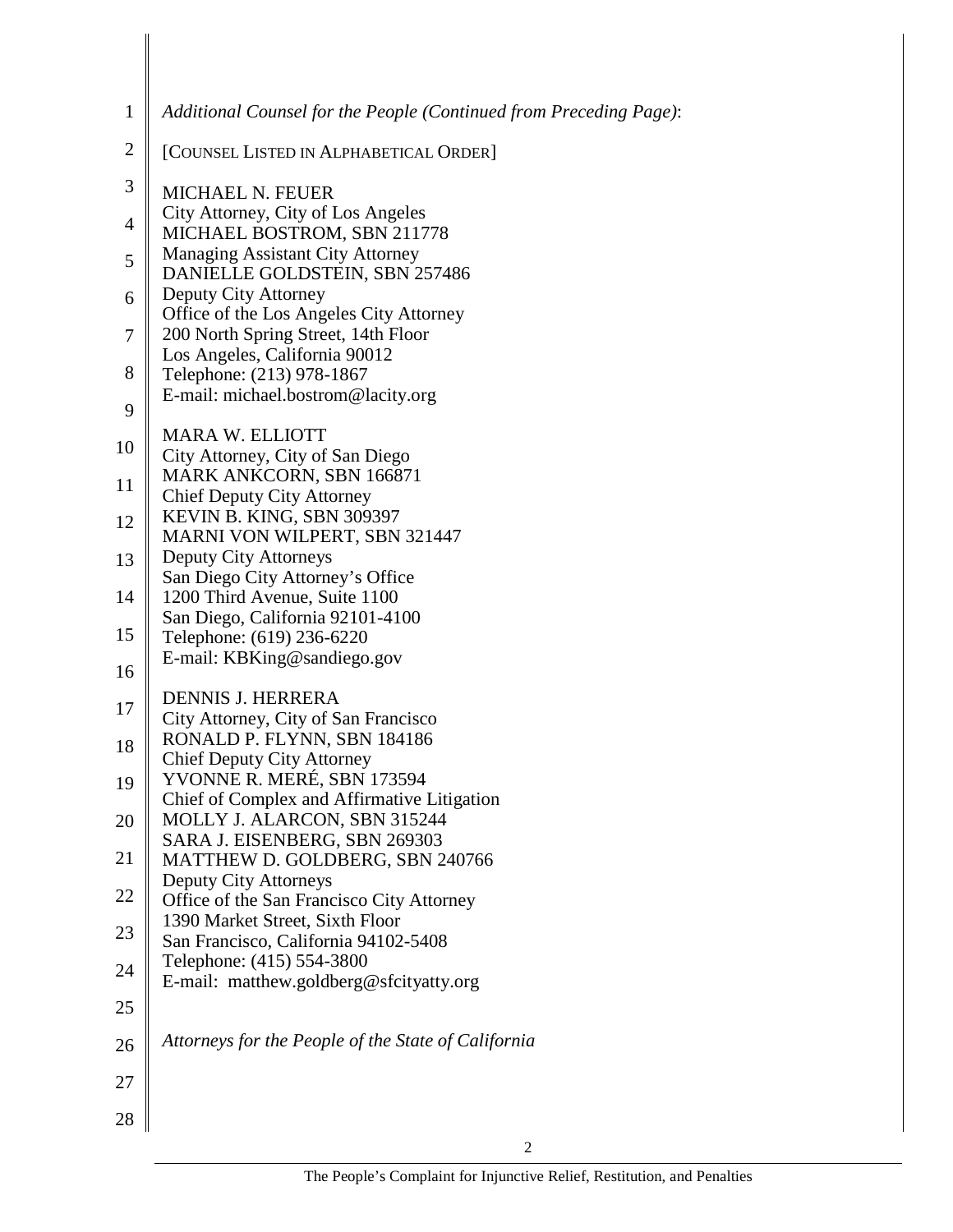1 2 3 4 5 6 7 8 9 10 11 12 13 14 15 16 17 18 19 20 21 22 23 24 25 26 27 28 Plaintiff, the People of the State of California ("People"), by and through Xavier Becerra, Attorney General of the State of California; Michael N. Feuer, Los Angeles City Attorney; Mara W. Elliott, San Diego City Attorney; and Dennis J. Herrera, San Francisco City Attorney, bring this action against Uber Technologies, Inc. ("Uber"), Lyft, Inc. ("Lyft"), and Does one through fifty (collectively "Defendants"), and allege as follows: **INTRODUCTION**  1. In their early stages, when Uber and Lyft started selling ride-hailing services in 2010 and 2012, respectively, they made the calculated business decision to misclassify their on-demand drivers as independent contractors rather than employees. Both companies continue to misclassify their drivers—and have exploited hundreds of thousands of California workers—in direct contravention of California law. 2. By misclassifying their drivers, Uber and Lyft evade the workplace standards and requirements that implement California's strong public policy in favor of protecting workers and promoting fundamental fairness for all Californians. This longstanding policy framework includes a comprehensive set of safeguards and benefits established by the State of California ("State"), cities, and counties, such as minimum wages, overtime premium pay, reimbursement for business expenses, workers' compensation coverage for on-the-job injuries, paid sick leave, and wage replacement programs like disability insurance and paid family leave. Uber and Lyft owe their drivers these benefits and protections. 3. Recognizing the serious problem of employee misclassification and the harms it inflicts on workers, law-abiding businesses, taxpayers, and society more broadly, the California Legislature enacted Assembly Bill 5, which took effect on January 1, 2020. (Assem. Bill No. 5 (2019-2020 Reg. Sess.) ("A.B. 5").) A.B. 5 codified and extended the California Supreme Court's landmark, unanimous decision in *Dynamex Operations W., Inc. v. Superior Court* (2018) 4 Cal.5th 903, rehg. denied (June 20, 2018) ("*Dynamex*"). California law is clear: for the full range of protections afforded by California's Wage Orders, Labor Code, and Unemployment Insurance Code, workers are generally presumed to be employees unless the hiring entity can 3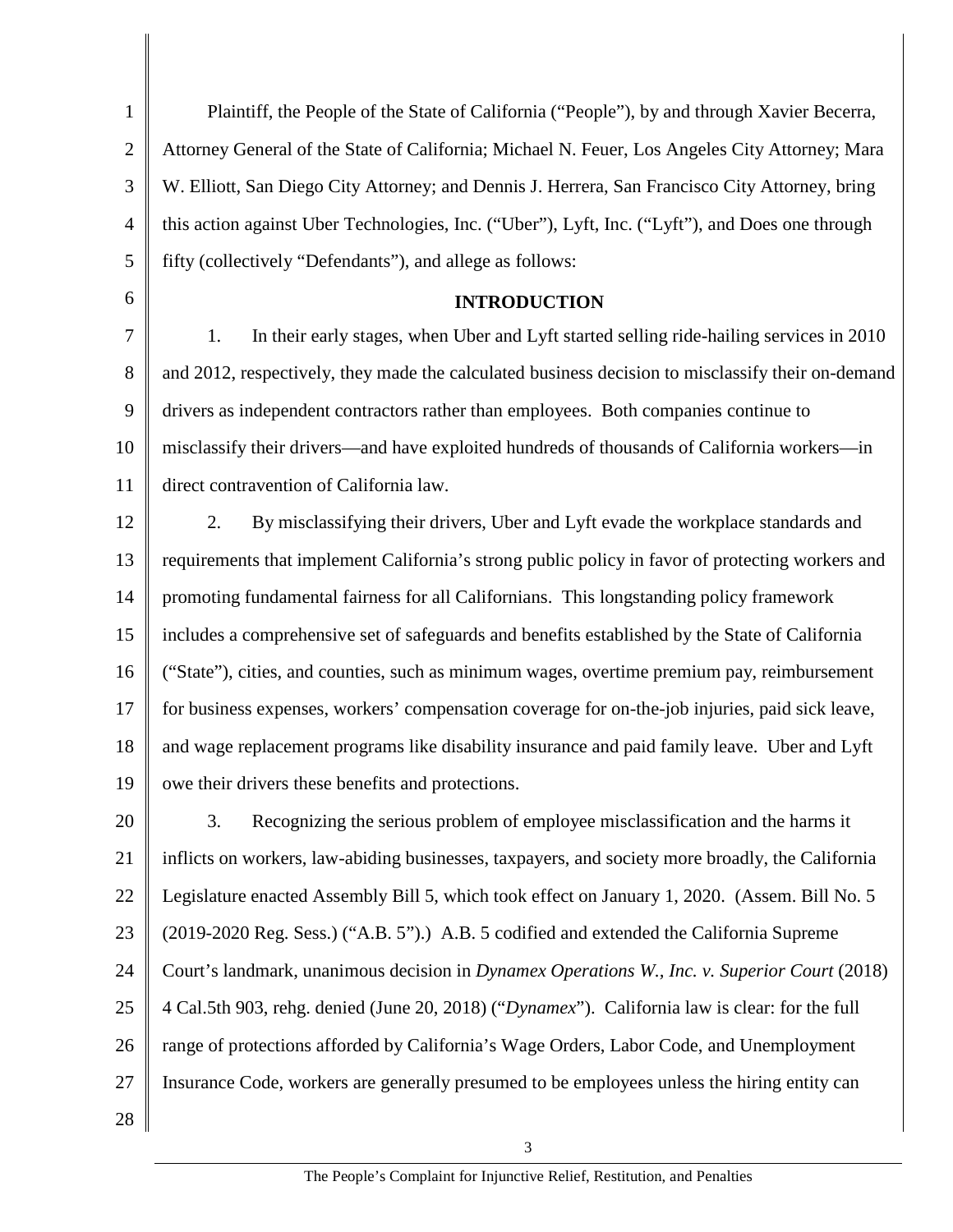overcome this presumption by establishing each of the three factors embodied in the strict "ABC" test.

3 4 5 6 7 8 4. Uber and Lyft cannot overcome this presumption with respect to their drivers. Uber and Lyft are traditional employers of these misclassified employees. They hire and fire them. They control which drivers have access to which possible assignments. They set driver quality standards, monitor drivers for compliance with those standards, and discipline drivers for not meeting them. They set the fares passengers can be charged and determine how much drivers are paid.

9 10 11 12 5. Uber and Lyft are transportation companies in the business of selling rides to customers, and their drivers are the employees who provide the rides they sell. The fact that Uber and Lyft communicate with their drivers by using an app does not suddenly strip drivers of their fundamental rights as employees.

13 14 15 16 17 18 19 20 21 6. But rather than own up to their legal responsibilities, Uber and Lyft have worked relentlessly to find a work-around. They lobbied for an exemption to A.B. 5, but the Legislature declined. They utilize driver contracts with mandatory arbitration and class action waiver provisions to stymie private enforcement of drivers' rights. And now, even amid a once-in-acentury pandemic, they have gone to extraordinary lengths to convince the public that their unlawful misclassification scheme is in the public interest. Both companies have launched an aggressive public relations campaign in the hopes of enshrining their ability to mistreat their workers, all while peddling the lie that driver flexibility and worker protections are somehow legally incompatible.

22 23 24 25 26 27 7. Uber's and Lyft's motivation for breaking the law is simple: by misclassifying their drivers, Uber and Lyft do not "bear any of [the] costs or responsibilities" of complying with the law. (*Dynamex, supra*, 4 Cal.5th at p. 913.) When addressing investors, Uber pulls no punches: "Our business would be adversely affected if Drivers were classified as employees instead of independent contractors." (Uber Securities and Exchange Com. ("SEC") S-1, p. 28 [Filing Date: April 11, 2019].)

28

1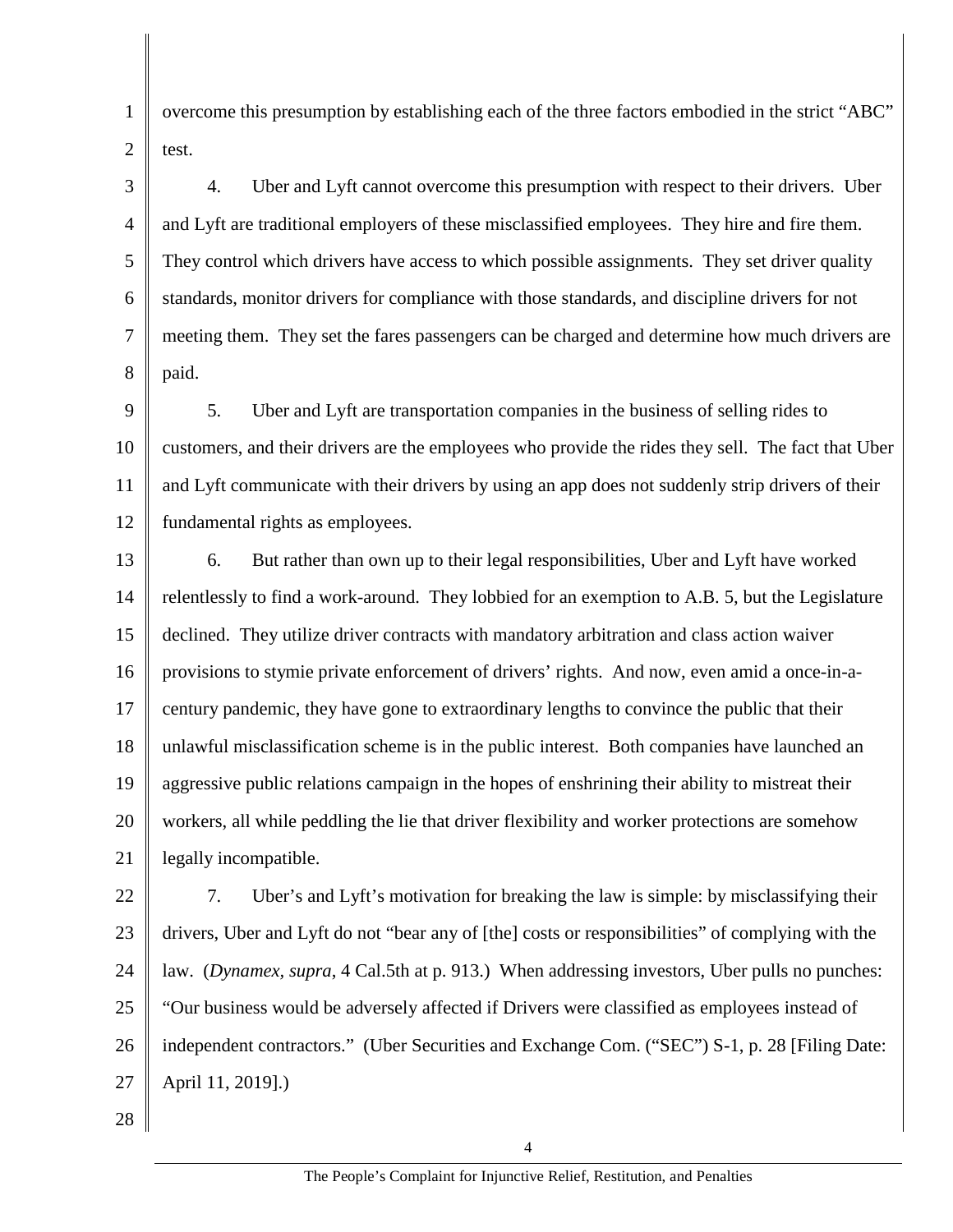1 2 3 4 8. As one federal district judge recently observed: "[R]ather than comply with a clear legal obligation, companies like Lyft are thumbing their noses at the California Legislature . . . ." (*Rogers v. Lyft* (N.D. Cal. Apr. 7, 2020, No. 20-CV-01938-VC) \_\_\_ [F.Supp.3d](https://F.Supp.3d) \_\_\_ [2020 WL 16484151, at \*2].)

5 6 7 8 9 10 11 12 13 14 9. The State's laws against employee misclassification protect all Californians. They protect workers by ensuring they receive the compensation and benefits they have earned through the dignity of their labor. (*Dynamex, supra*, 4 Cal.5th at p. 952.) They protect "law-abiding" businesses from "unfair competition," and prevent the "race to the bottom" that occurs when businesses adopt "substandard wages" and "unhealthy [working] conditions," threatening jobs and worker protections across entire industries. (*Id.* at pp. 952, 960.) They protect the tax-paying public, who is often called upon to "assume responsibility" for "the ill effects to workers and their families" of exploitative working arrangements. (*Id.* at p. 952-53.) They are a lifeline and bulwark for the People against the "erosion of the middle class and the rise in income inequality."  $(A.B. 5, § 1(c).)$ 

15 16 17 18 19 10. The time has come for Uber's and Lyft's massive, unlawful employee misclassification schemes to end. The People bring this action to ensure that Uber and Lyft ridehailing drivers—the lifeblood of these companies—receive the full compensation, protections, and benefits they are guaranteed under law, to restore a level playing field for competing businesses, and to preserve jobs and hard-won worker protections for all Californians.

20

**JURISDICTION AND VENUE** 

21 22 11. The Superior Court has original jurisdiction over this action pursuant to Article VI, Section 10 of the California Constitution.

23 24 25 26 27 28 12. The Superior Court has jurisdiction over each Defendant named above because: (i) each Defendant is headquartered in the State of California; (ii) each Defendant is authorized to and conducts business in and across this State; and (iii) each Defendant otherwise has sufficient minimum contacts with and purposefully avails itself of the markets of this State, thus rendering the Superior Court's jurisdiction consistent with traditional notions of fair play and substantial justice.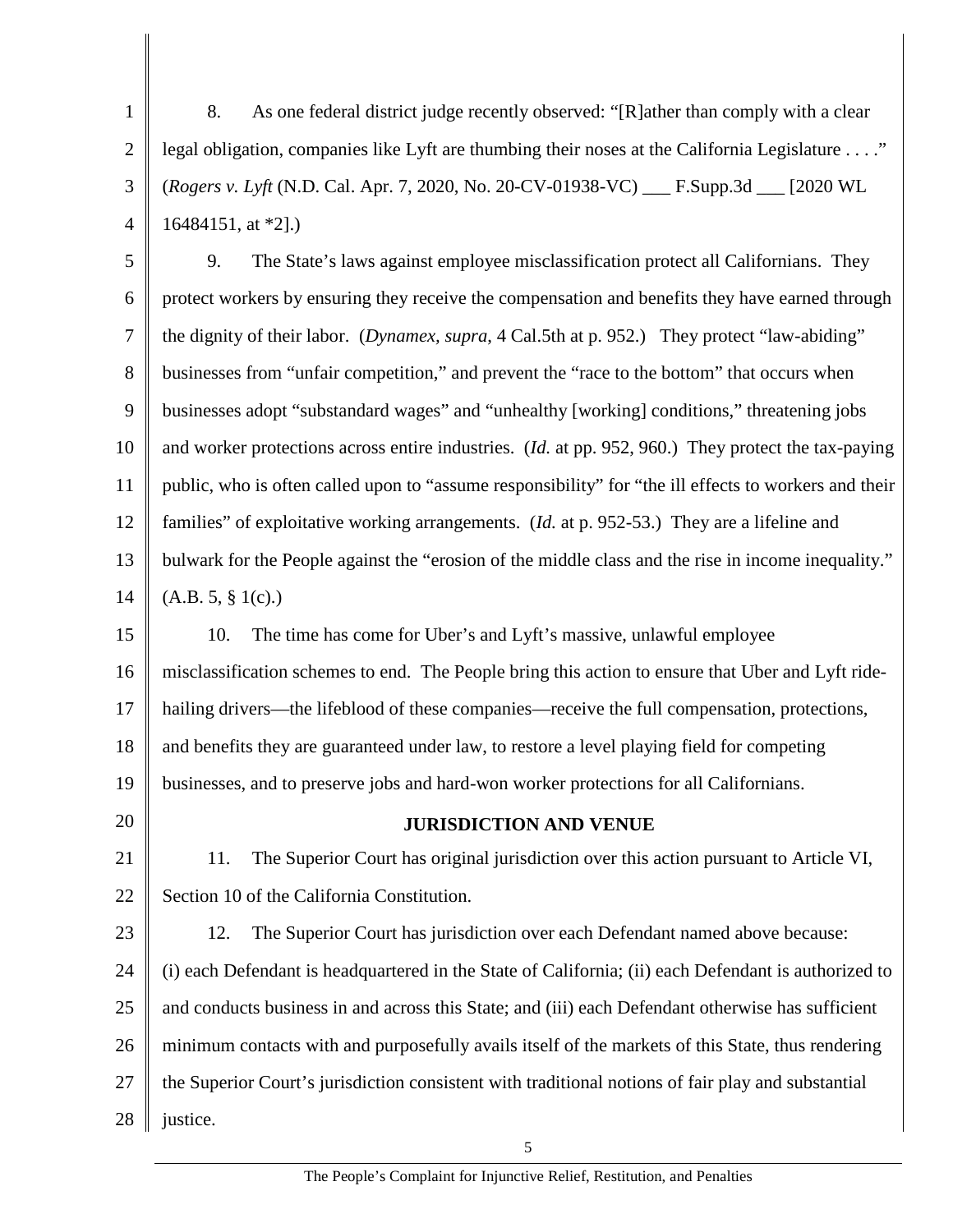1 2 3 4 5 6 7 8 9 10 11 12 13 14 15 16 17 18 19 20 21 22 23 24 25 26 27 28 13. Venue is proper under Code of Civil Procedure section 393(a), because each Defendant named above is headquartered in the City and County of San Francisco and thousands of the illegal acts described below occurred in the City and County of San Francisco. **PARTIES I. PLAINTIFF**  14. Plaintiff is the People of the State of California, by and through: Xavier Becerra, the Attorney General of the State of California; Michael N. Feuer, the Los Angeles City Attorney; Mara W. Elliott, the San Diego City Attorney; and Dennis J. Herrera, the San Francisco City Attorney (collectively referred to as "Plaintiff" or the "People"). 15. Xavier Becerra is the Attorney General of the State of California and is the chief law officer of the State. (Cal. Const., art. V, § 13.) The Attorney General is empowered by the California Constitution to take whatever action is necessary to ensure that the laws of the State are uniformly and adequately enforced. He has the statutory authority to bring actions in the name of the People of the State of California to enforce California's Unfair Competition Law ("UCL"). (Bus. & Prof. Code,  $\S 17200$  et seq.) He also has the statutory authority to bring an action for injunctive relief to prevent the continued misclassification of employees under A.B. 5. (Lab. Code, § 2750.3(j).) 16. The Los Angeles City Attorney, Michael N. Feuer, has the statutory authority to bring actions in the name of the People of the State of California to enforce California's UCL. As the City Attorney of a city with population in excess of 750,000, he also has the express statutory authority under A.B. 5 to bring an action for injunctive relief to prevent the continued misclassification of employees. (Lab. Code, § 2750.3(j).) 17. The San Diego City Attorney, Mara W. Elliott, has the statutory authority to bring actions in the name of the People of the State of California to enforce California's UCL. As the City Attorney of a city with population in excess of 750,000, she also has the express statutory authority under A.B. 5 to bring an action for injunctive relief to prevent the continued misclassification of employees. (Lab. Code, § 2750.3(j).)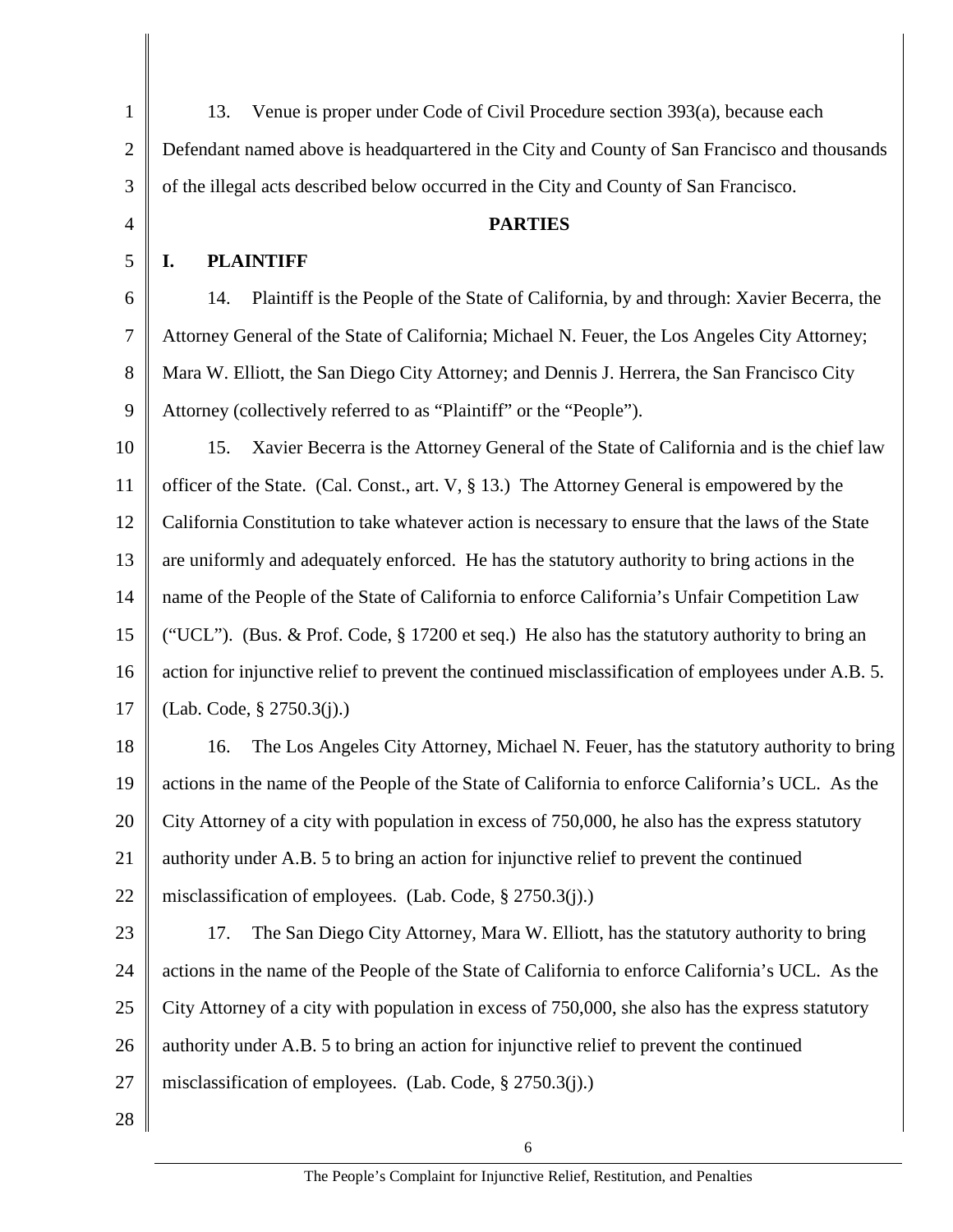| $\mathbf{1}$   | 18.<br>The San Francisco City Attorney, Dennis J. Herrera, has the statutory authority to            |
|----------------|------------------------------------------------------------------------------------------------------|
| $\overline{2}$ | bring actions in the name of the People of the State of California to enforce California's UCL. As   |
| 3              | the City Attorney of a city and county, he also has the express statutory authority under A.B. 5 to  |
| 4              | bring an action for injunctive relief to prevent the continued misclassification of employees.       |
| 5              | (Lab. Code, § 2750.3(i).)                                                                            |
| 6              | <b>DEFENDANTS</b><br>П.                                                                              |
| 7              | 19.<br>Defendant Uber Technologies, Inc. is a California corporation with its principal place        |
| 8              | of business in San Francisco, California.                                                            |
| 9              | 20.<br>Defendant Lyft, Inc. is a California corporation with its principal place of business in      |
| 10             | San Francisco, California.                                                                           |
| 11             | 21.<br>The true names or capacities of Defendants sued as Doe Defendants 1 through 50 are            |
| 12             | unknown to the People. The People are informed and believe, and on this basis, allege that each      |
| 13             | of the Doe Defendants, their agents, employees, officers, and others acting on their behalf, as well |
| 14             | as subsidiaries, affiliates, and other entities controlled by Doe Defendants 1 through 50 (hereafter |
| 15             | collectively referred to as "DOES 1 through 50"), are legally responsible for the conduct alleged    |
| 16             | herein. The names and identities of defendants DOES 1 through 50 are unknown to the People,          |
| 17             | and when they are known the People will amend this Complaint to state their names and                |
| 18             | identities.                                                                                          |
| 19             | <b>FACTUAL ALLEGATIONS</b>                                                                           |
| 20             | UNDER DYNAMEX AND A.B. 5, CALIFORNIA USES THE ABC TEST TO<br>I.                                      |
| 21             | DETERMINE EMPLOYEE STATUS.                                                                           |
| 22             | The California Supreme Court's 2018 decision in Dynamex, supra, 4 Cal.5th 903,<br>22.                |
| 23             | along with the passage of A.B. 5, which went into effect January 1 of this year, have established    |
| 24             | that the ABC test governs the determination of whether a worker is properly classified as an         |
| 25             | employee or independent contractor for purposes of the Labor Code, the Unemployment                  |
| 26             | Insurance Code, and the Wage Orders of the Industrial Welfare Commission ("I.W.C.").                 |
| 27             | Under the ABC test, for a worker to be properly classified as an independent<br>23.                  |
| 28             | contractor rather than an employee, a hiring party, such as Uber or Lyft, has the burden of          |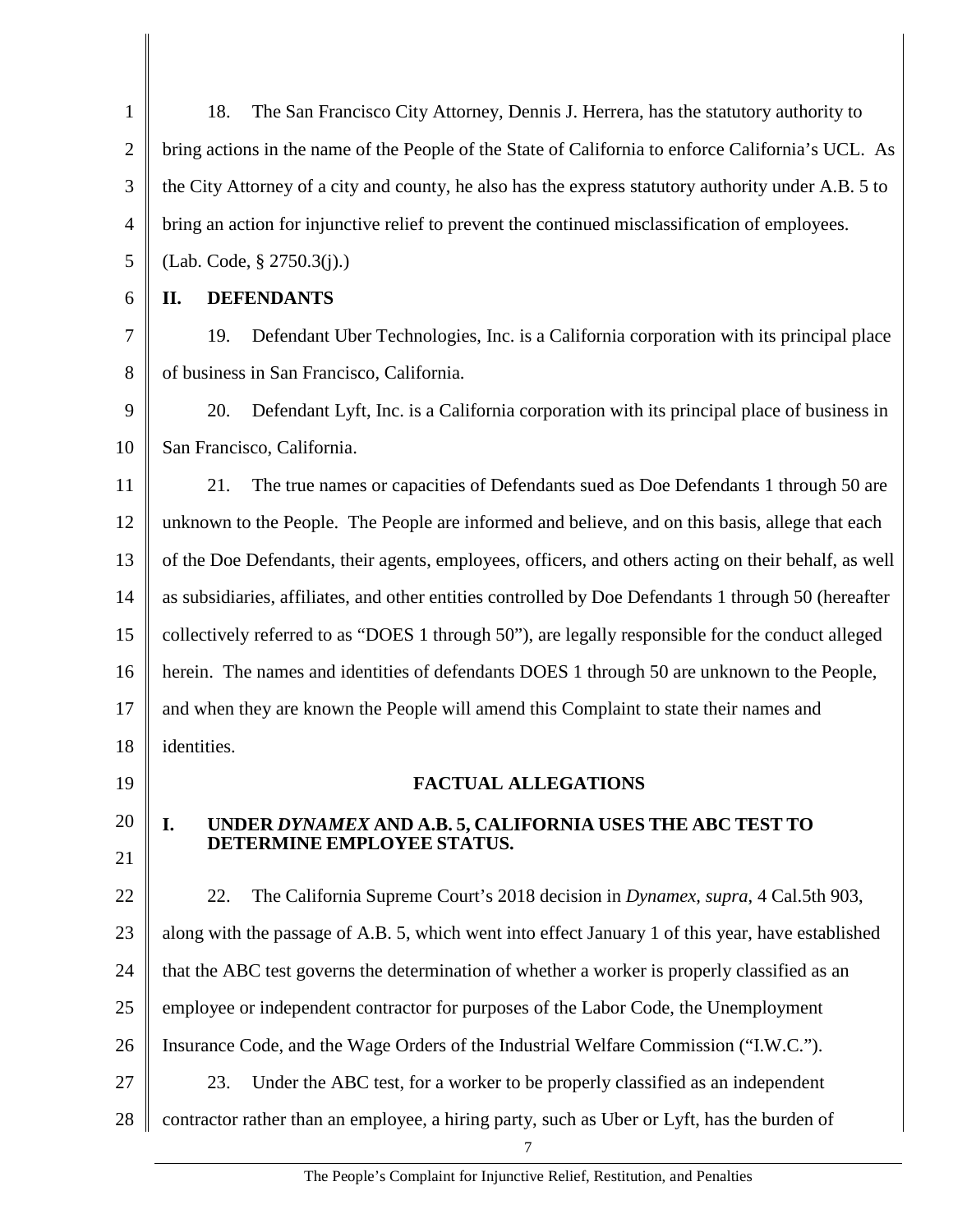1 2 3 4 5 6 7 8 9 10 11 12 13 14 15 16 17 18 19 20 21 22 23 24 25 26 27 28 establishing that *all* of the following three conditions are satisfied: (A) the worker is free from the control and direction of the hiring entity in connection with the performance of the work, both under the contract for the performance of the work and in fact; (B) the worker performs work that is outside the usual course of the hiring entity's business; and (C) the worker is customarily engaged in an independently established trade, occupation, or business of the same nature as the work performed. (Lab. Code, § 2750.3(a)(1); see generally *Dynamex, supra*, 4 Cal.5th at p. 957.) These three requirements are referred to as Parts A, B, and C of the ABC test, respectively. 24. Because the hiring entity must establish all three parts of the ABC test in order to lawfully classify a worker as an independent contractor, the hiring entity's failure to satisfy any one part of the ABC test results in the worker in question being classified as an employee rather than an independent contractor. (*Dynamex, supra*, 4 Cal.5th at p. 963.) **II. EACH DEFENDANT OPERATES A TRANSPORTATION SERVICE THAT SELLS ON-DEMAND RIDES PROVIDED BY DRIVERS WHOM EACH DEFENDANT HAS MISCLASSIFIED AS INDEPENDENT CONTRACTORS.**  25. For the purpose of this Complaint, "Drivers" refers to individuals who fall into one or both of the following two categories. *First Category*: All individuals who have driven for Uber as ride-hailing drivers in the State of California at any time since May 5, 2016 and who (1) signed up to drive as a ride-hailing driver directly with Uber or an Uber subsidiary under their individual name or with a fictional/corporate name *and* (2) are/were paid by Uber or an Uber subsidiary directly under their individual name or with a fictional/corporate name for their services as ridehailing drivers. *Second Category*: All individuals who have driven for Lyft as ride-hailing drivers in the State of California at any time since May 5, 2016 and who (1) signed up to drive directly with Lyft or a Lyft subsidiary as ride-hailing drivers under their individual name or with a fictional/corporate name *and* (2) are/were paid by Lyft or a Lyft subsidiary directly under their individual name or with a fictional/corporate name for their services as ride-hailing drivers. "Passengers" refer to individuals who receive Uber and/or Lyft ride-hailing services through such Drivers. 26. Each Defendant operates a ride-hailing transportation service in which Passengers may request and pay for on-demand rides from either Defendant by using that Defendant's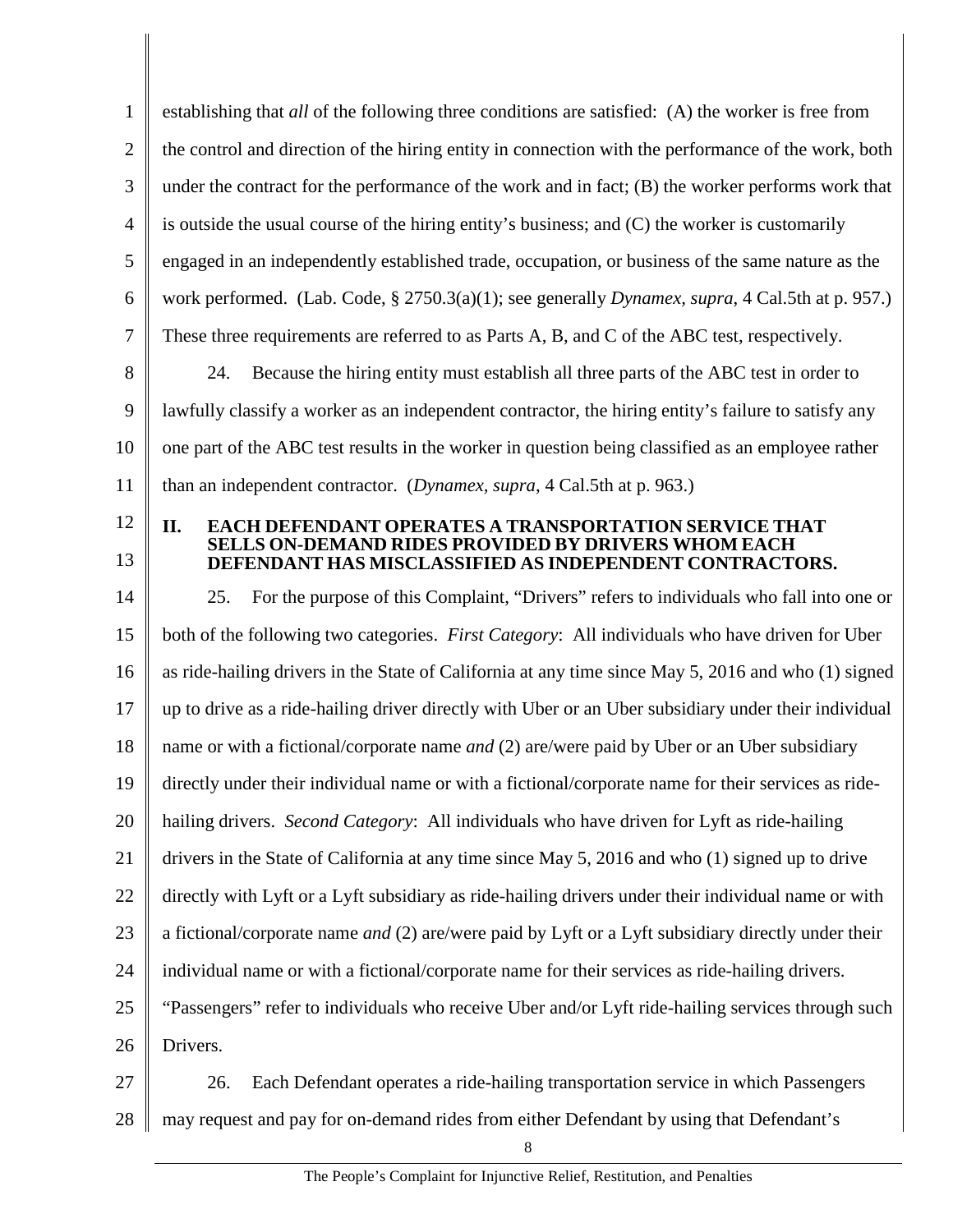| $\mathbf{1}$   | smartphone application (the "Uber App," the "Lyft App," "App" or "Defendant's App"               |
|----------------|--------------------------------------------------------------------------------------------------|
| $\overline{2}$ | respectively, and collectively, "Apps" or "Defendants' Apps").                                   |
| 3              | Each Defendant has hired hundreds of thousands of ride-hailing Drivers across the<br>27.         |
| 4              | State of California to provide on-demand rides throughout the State to Passengers who book such  |
| 5              | rides through either Defendant's App.                                                            |
| 6              | Lyft was founded in 2012 as a ride-hailing service of Zimride. Zimride later changed<br>28.      |
| $\tau$         | its name to Lyft, and subsequently sold the "Zimride" component of its business (a long-distance |
| 8              | carpooling service) to focus on offering on-demand rides. As of January 2, 2020, Lyft had a      |
| 9              | market capitalization of approximately \$13 billion.                                             |
| 10             | 29.<br>Uber was founded in 2009 as a ride-hailing service. As of January 2, 2020, Uber had       |
| 11             | a market capitalization of approximately \$53 billion.                                           |
| 12             | Among the various ride-hailing options offered by Defendants, by far the largest is an<br>30.    |
| 13             | option in which individuals with non-commercial drivers' licenses provide on-demand rides to     |
| 14             | Passengers via each Defendant's App using ordinary passenger vehicles. Lyft refers to this on-   |
| 15             | demand option as a "Lyft." Uber refers to this option as "UberX."                                |
| 16             | Ш.<br>UNDER THE ABC TEST, EACH DEFENDANT MISCLASSIFIES ITS                                       |
| 17             | <b>DRIVERS.</b>                                                                                  |
| 18             | 31.<br>Since first launching their ride-hailing services, each Defendant has misclassified, and  |
| 19             | continues to misclassify, its Drivers as independent contractors instead of employees.           |
| 20             | Each Defendant requires its Drivers, as a pre-condition of providing rides through<br>32.        |
| 21             | Defendant's App, to agree to standard-form contracts and addenda. Each Defendant's contracts     |
| 22             | and addenda contain standardized terms and conditions that each Defendant sets regarding its     |
| 23             | Drivers' work. Each Defendant's contracts and addenda also contain boilerplate language          |
| 24             | unilaterally designating each Defendant's Drivers as independent contractors.                    |
| 25             | Part A of the ABC Test ("control and direction")<br>A.                                           |
| 26             | 33.<br>Each Defendant retains all necessary control over its Drivers' work, which is to          |
| 27             | transport Passengers from point A to point B in a car.                                           |
| 28             |                                                                                                  |
|                | 9                                                                                                |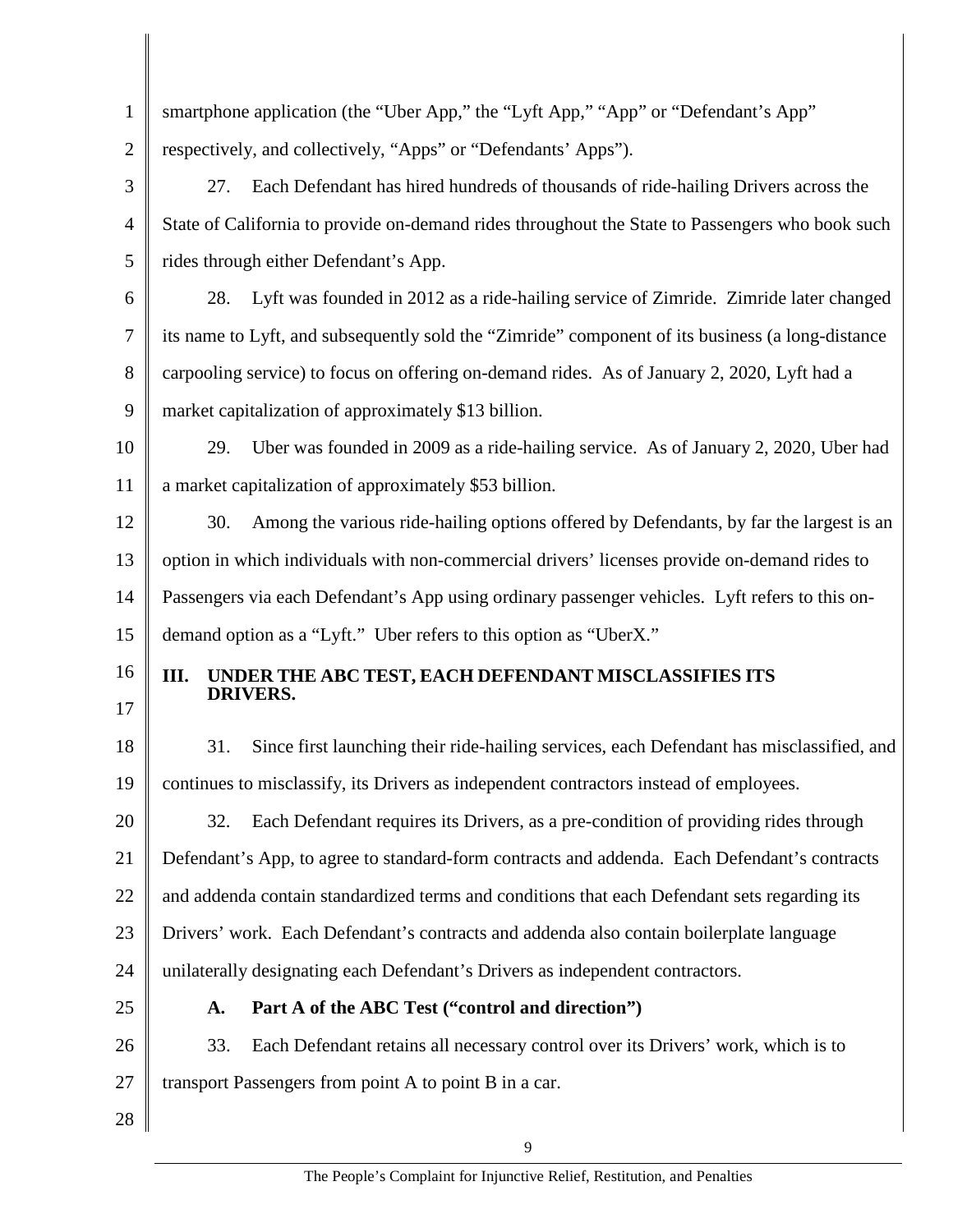| $\mathbf{1}$   | 34.         | Each Defendant's App, in combination with each Defendant's policies, functions like               |
|----------------|-------------|---------------------------------------------------------------------------------------------------|
| $\overline{2}$ |             | an algorithmic manager that effectively supervises its Drivers like a human manager.              |
| 3              | 35.         | Each Defendant determines what Drivers are eligible to provide ride-hailing services              |
| $\overline{4}$ |             | on its App and can change its Driver standards in its discretion.                                 |
| 5              | 36.         | Each Defendant dictates the types of cars its Drivers may use on its app, as well as the          |
| 6              |             | standards its Drivers' vehicles must meet. Each Defendant can change its vehicle standards in its |
| 7              | discretion. |                                                                                                   |
| 8              | 37.         | Drivers' tenure with each Defendant is for an indefinite time, but each Defendant                 |
| 9              |             | retains the right to terminate or pause a Driver's tenure at any time in accordance with terms,   |
| 10             |             | conditions, and policies that each Defendant sets in its discretion.                              |
| 11             | 38.         | Each Defendant sets the fares that Passengers pay for rides received through its App.             |
| 12             | 39.         | Each Defendant, not its Drivers, collects fare payments directly from Passengers.                 |
| 13             | 40.         | Each Defendant sets the amount of compensation that it pays its Drivers for providing             |
| 14             |             | ride-hailing services to Passengers on its App.                                                   |
| 15             | 41.         | Each Defendant handles invoicing, claim and fare reconciliation, and resolution of                |
| 16             |             | complaints that arise from its Drivers and Passengers.                                            |
| 17             | 42.         | Each Defendant mediates and resolves conflicts involving its Drivers in its discretion,           |
| 18             |             | ranging from Driver-Passenger disputes, to allegations of Driver or Passenger misconduct, to lost |
| 19             |             | items, damaged vehicles, cleaning fees, and Driver complaints of not receiving the full amount of |
| 20             |             | compensation for ride-hailing services provided through the App.                                  |
| 21             | 43.         | Each Defendant monitors its Drivers' work hours and logs a Driver off its App for six             |
| 22             |             | hours if the Driver reaches a twelve-hour driving limit.                                          |
| 23             | 44.         | Each Defendant does not freely permit its Drivers to choose their routes. For                     |
| 24             |             | example, if a Passenger complains to a Defendant about the route used by a Driver, each           |
| 25             |             | Defendant reserves the right to adjust the fare if it decides that the Driver took an inefficient |
| 26             | route.      |                                                                                                   |
| 27             |             |                                                                                                   |
| 28             |             |                                                                                                   |
|                |             | 10                                                                                                |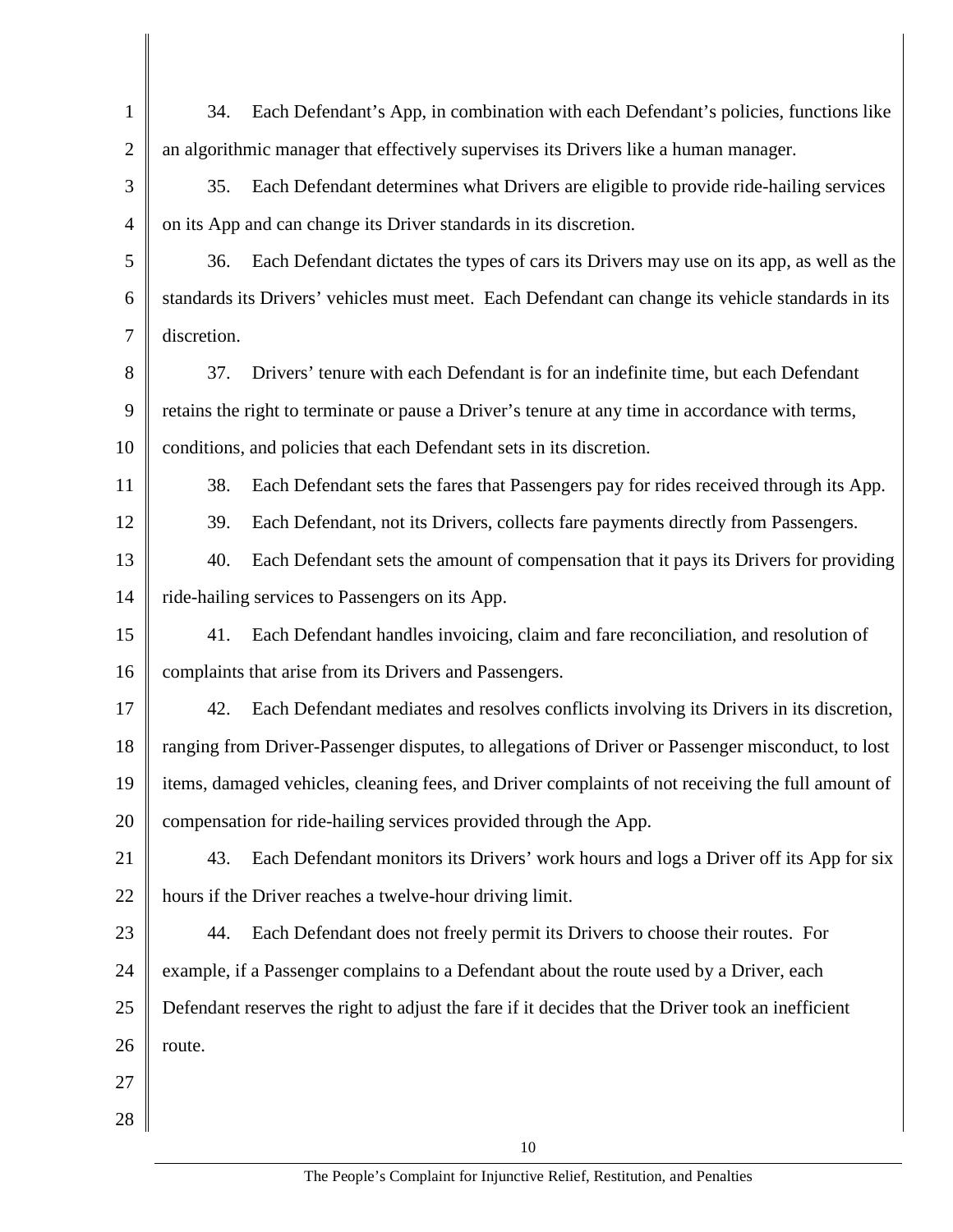1 2 3 45. Each Defendant provides its Drivers with their work and pay by controlling the dispatch of individual Passengers to individual Drivers through each Defendant's App. Each Defendant's App controls which Drivers receive which ride requests and when.

4 5 6 46. Each Defendant controls and limits the information available to its Drivers and Passengers through each Defendant's App, which each Defendant may change at any time without notice.

7 8 9 10 11 12 13 47. When a Passenger requests an on-demand ride through Defendant's App, the App shows and matches that Passenger with only one Driver at a time, regardless of the number of nearby Drivers. Similarly, when a Driver is available to provide an on-demand ride, the App shows and matches that Driver with only one Passenger at a time, regardless of the number of nearby Passengers. Drivers and Passengers do not freely negotiate over the terms of an ondemand ride. Instead, they are selectively steered to one another through the centralized direction of the App.

14 15 16 48. Each Defendant's App hides from its Passengers key information about its Drivers' experience and vehicles, limiting Drivers' ability to differentiate themselves and increase their earnings in the way a true independent contractor or entrepreneur typically would.

17 18 49. Each Defendant's App allows its Drivers only approximately fifteen seconds to accept or reject a trip request.

19 20 21 50. Drivers for each Defendant who consistently do not accept or reject trip requests within the fifteen-second time limit may be temporarily logged out from each Defendant's App. The length of this bar is within each Defendant's discretion.

22 23 24 25 26 27 28 51. Each Defendant's App tracks its Drivers. Drivers for each Defendant must notify the respective Defendant through its App of the Driver's trip status at every key step of the ondemand ride: (1) acceptance of the Passenger's ride request, (2) arrival to the pick-up location of the Passenger, (3) start of the trip, and (4) end of the trip. Each Defendant uses its App to constantly monitor and control its Drivers' behavior while its Drivers are logged into the App. 52. Each Defendant specifies detailed rules for Drivers to follow to create a uniform ride experience from which each Defendant derives its brand recognition, reputation, and value.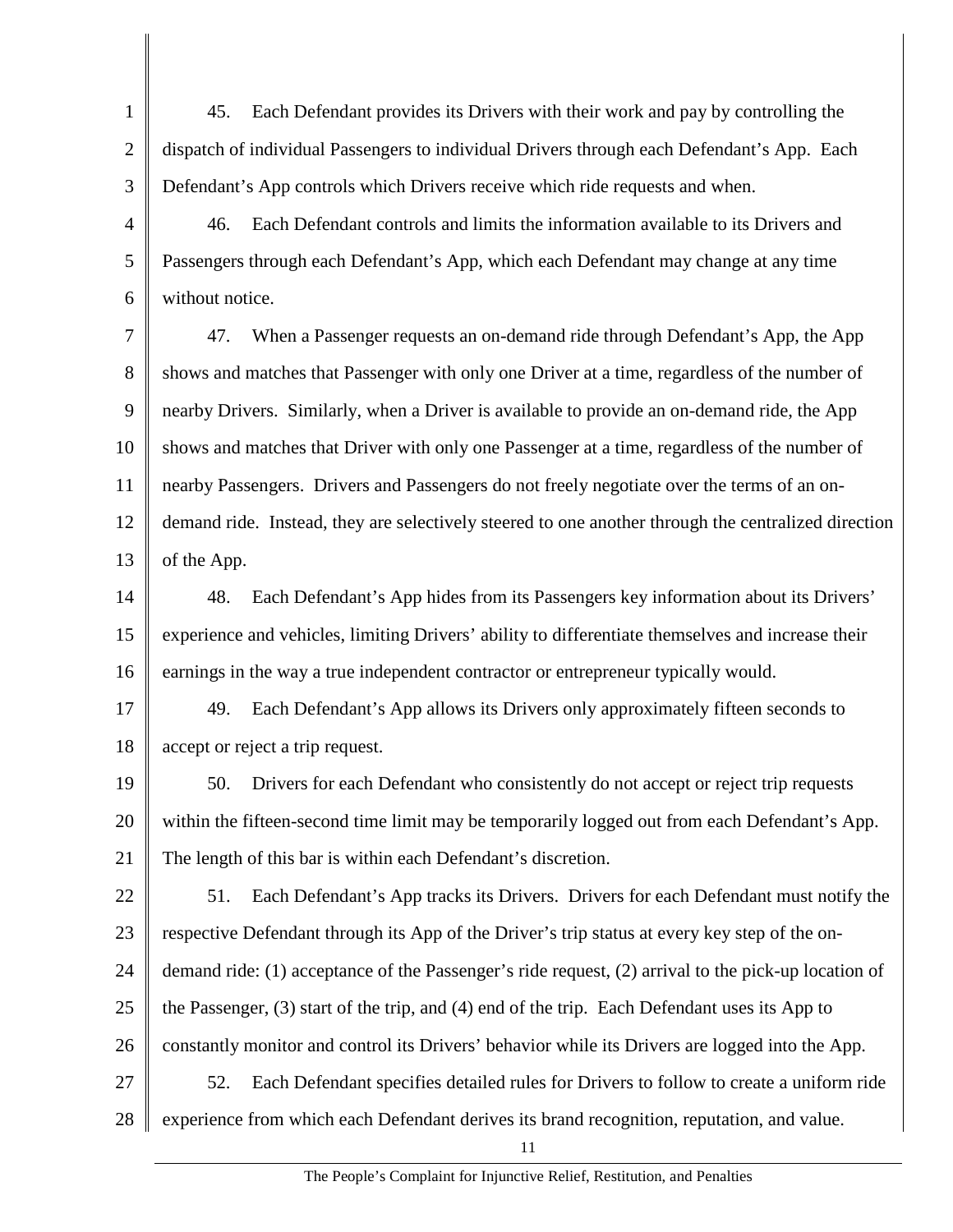These rules, which each Defendant bills as "suggestions" or "tips," cover matters such as music, how to pick-up Passengers, and what its Drivers can and cannot say to the Passengers.

1

2

3 4 5 6 7 8 53. Each Defendant retains the right to suspend or terminate its Drivers, or to cease dispatching ride requests to its Drivers through its App at any time if its Drivers behave in a way that Defendant deems inappropriate or in violation of a Defendant-mandated rule or standard. These Driver behaviors can include, among other infractions, canceling too many rides, not maintaining sufficiently high Passenger satisfaction ratings, or taking trip routes each Defendant deems inefficient.

9 10 11 12 13 54. Each Defendant monitors, and ultimately controls, its Drivers through feedback it solicits from its Passengers on every ride via a rating system that each Defendant uses to assess its Drivers' performance. Each Defendant's App solicits feedback and prompts its Drivers and Passengers to rate one another from one to five stars for each Defendant's benefit, as each Defendant uses the ratings for its own discipline of Drivers.

14 15 16 55. Each Defendant determines the type of data and feedback its Drivers and Passengers may submit via its App. Each Defendant also defines on what basis its Passengers and Drivers may provide feedback through its App.

17 18 19 20 56. Each Defendant uses information from its Passenger ratings to make decisions about disciplining or terminating its Drivers. If the average rating of a Defendant's Driver falls below a certain threshold set by Defendant, Defendant may suspend or terminate that Driver from providing ride-hailing services on Defendant's App.

21 22 23 24 25 26 27 28 57. Each Defendant frequently experiments with software features that directly impact its Drivers, creating an environment in which Drivers are subject to ever-shifting working conditions, all determined in each Defendant's discretion. According to Lyft, "We frequently test driver incentives on subsets of existing drivers and potential drivers, and these incentives . . . could have other unintended adverse consequences." (See Lyft SEC 10-K, p. 20 [Filing Date: February 28, 2020].) According to Uber, "[t]here are over 1,000 experiments running on our platform at any given time." (Deb et al., Under the Hood of Uber's Experimentation Platform (Aug. 28, 2018), <[https://eng.uber.com/xp/](https://eng.uber.com/xp)> (as of May 1, 2020).)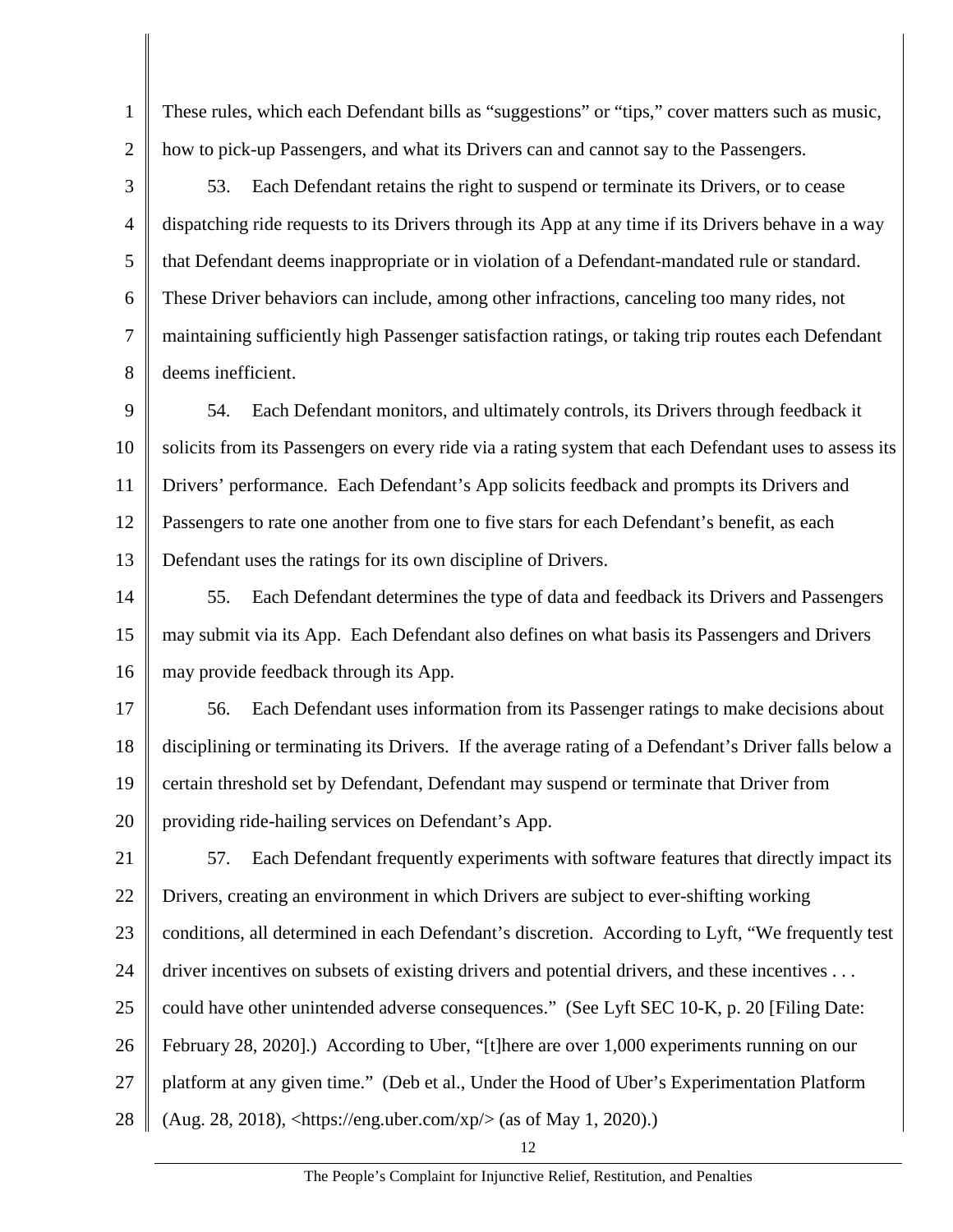1 2 3 58. Each Defendant introduces and then takes away features from its App in accordance with its own business decisions. Each Defendant exerts control over its App, and thereby over its Drivers.

4

#### **B. Part B of the ABC Test ("usual course of business")**

5 6 7 8 59. Each Defendant's Drivers are engaged in work that is within the usual course of each Defendant's business: the provision of on-demand rides. Each Defendant is a transportation company that sells on-demand rides to its customers, i.e., its Passengers, who book and pay for such rides through the Defendant's App.

9 10 11 60. Drivers provide the on-demand ride. They are an integrated and essential part of each Defendant's transportation business. The immediate availability and temporal convenience of an on-demand ride is the service that each Defendant sells to its Passengers.

12 13 61. Each Defendant publicly holds itself out to the public as a transportation company in the business of selling on-demand rides.

14 15 16 62. Lyft has trademarked the slogan, "Your Friend with a Car." Lyft advertises: "Get a Ride Whenever You Need One"; "A ride in minutes"; and "Our drivers are always nearby so you can get picked up, on demand, in minutes."

17 18 19 20 63. Uber has trademarked the slogan, "Everyone's Private Driver." Uber advertises: "We built Uber to deliver rides at the touch of a button"; "Always the ride you want"; "Request a ride, hop in, and go"; "Sign up to ride. Rides on demand"; and "Get a reliable ride in minutes, at any time and on any day of the year."

21 22 23 24 25 26 64. Each Defendant represents to Passengers that it prescribes the qualifications of Drivers on its App, as well as standards for Drivers' quality of services. Each Defendant bills its Passengers directly for the entire amount of the on-demand ride, and each Defendant's Passengers pay the fare for the service to each Defendant, not to the Driver. If a Passenger has an issue with the quality of the on-demand ride provided through Defendant's App, they report that problem to Defendant, and Defendant may refund or cancel the Passenger's fare.

27 28 65. Each Defendant is financially integrated with and dependent on its Drivers. Each Defendant only generates income for its ride-hailing business if its Drivers transport and provide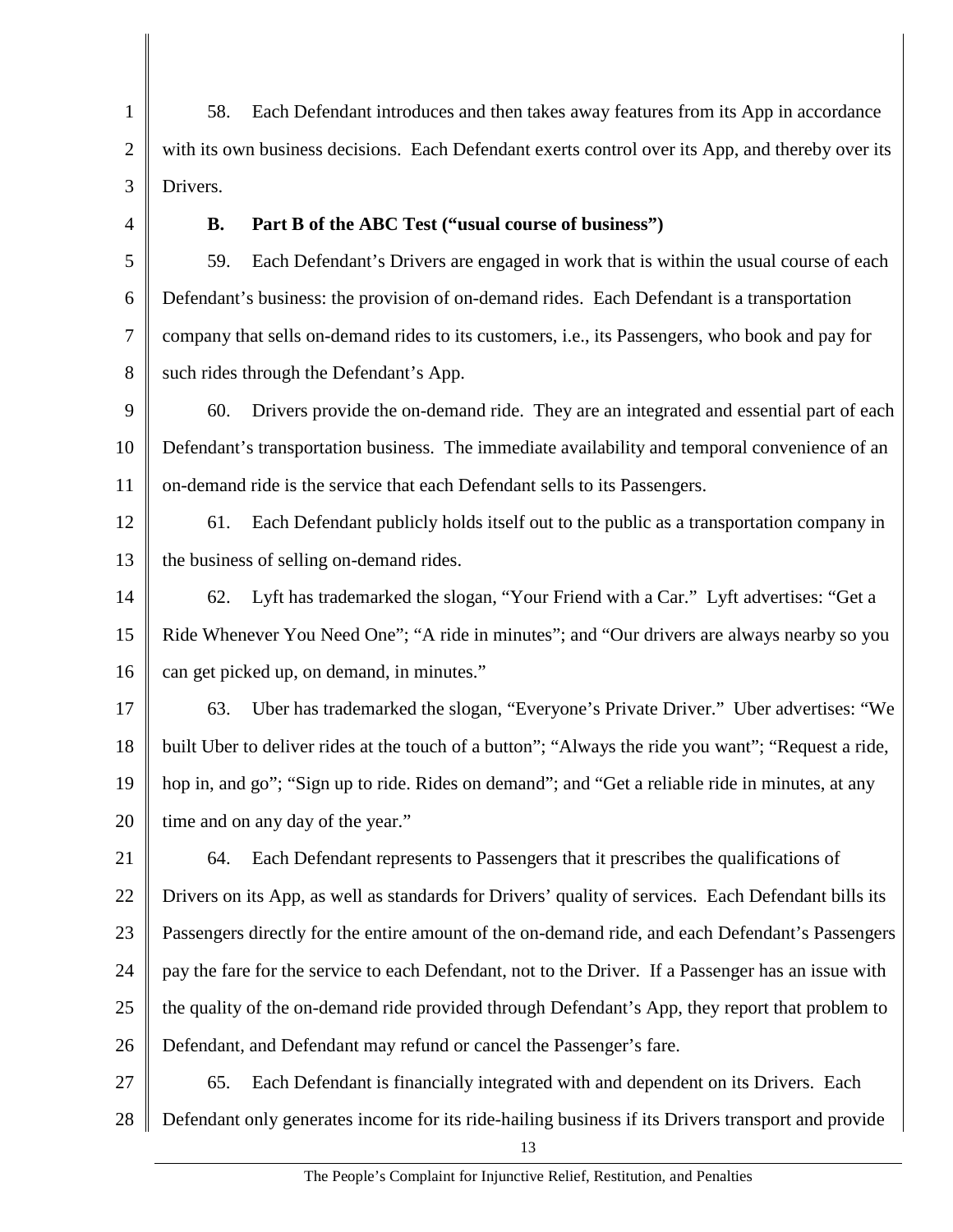1 2 3 4 5 rides to its Passengers. Each Defendant sets the fare its Passengers pay, collects the entire amount of the fare from its Passengers, and then disburses a percentage of those fares to its Drivers as compensation for providing the on-demand ride its Passenger ordered while keeping the remainder of the fare for itself. Without its Drivers' labor to provide Defendant's service, the on-demand ride, each Defendant's ride-hailing business would not exist.

6 7

8

9

10

11

66. Defendants do not facilitate a marketplace or matchmaking service between independent Drivers and Passengers. Instead, they utilize their substantial resources and technology to shape every facet of the service they sell to Passengers—a branded, on-demand ride. To offer an on-demand ride, Defendants use their technology to choreograph the deployment of countless Drivers in a localized geographic area, and integrate themselves into every aspect of how those Drivers provide the service of getting Passengers to their destinations.

12 13 14 15 16 17 18 19 20 67. Far from being a mere technology company, each Defendant is deeply enmeshed in the provision of transportation services. Each Defendant controls its Passengers' access to its ondemand ride service and its Drivers' access to providing such services. Each Defendant prescribes qualifications for its Drivers, determines its Driver supply, and designs and monitors the level and quality of service that its Drivers must provide to Defendant's Passengers. Each Defendant sets the fees, pricing, and incentives on its rides, and each Defendant uses its App to distribute its Drivers across a geographic area to provide an on-demand ride at a price and quantity that each Defendant, in its business discretion, deems the most beneficial to its business model and delivery of services.

21 22 23 24 25 68. Each Defendant also engages in extensive data collection and surveillance of its Drivers, tracking its Drivers' hours, movements, quality of services, and other metrics from when the Drivers log on to Defendant's App until they log off. Each Defendant uses this data to monitor and make disciplinary decisions regarding its Drivers, as well as for other business purposes.

26 27 28 69. Lyft's prospectus for its 2019 initial public offering ("IPO") describes how its overall business strategy depends on its Drivers. Lyft describes its growth strategy as "continu[ing] to add density to our ridesharing marketplace *by attracting and retaining drivers* to our platform to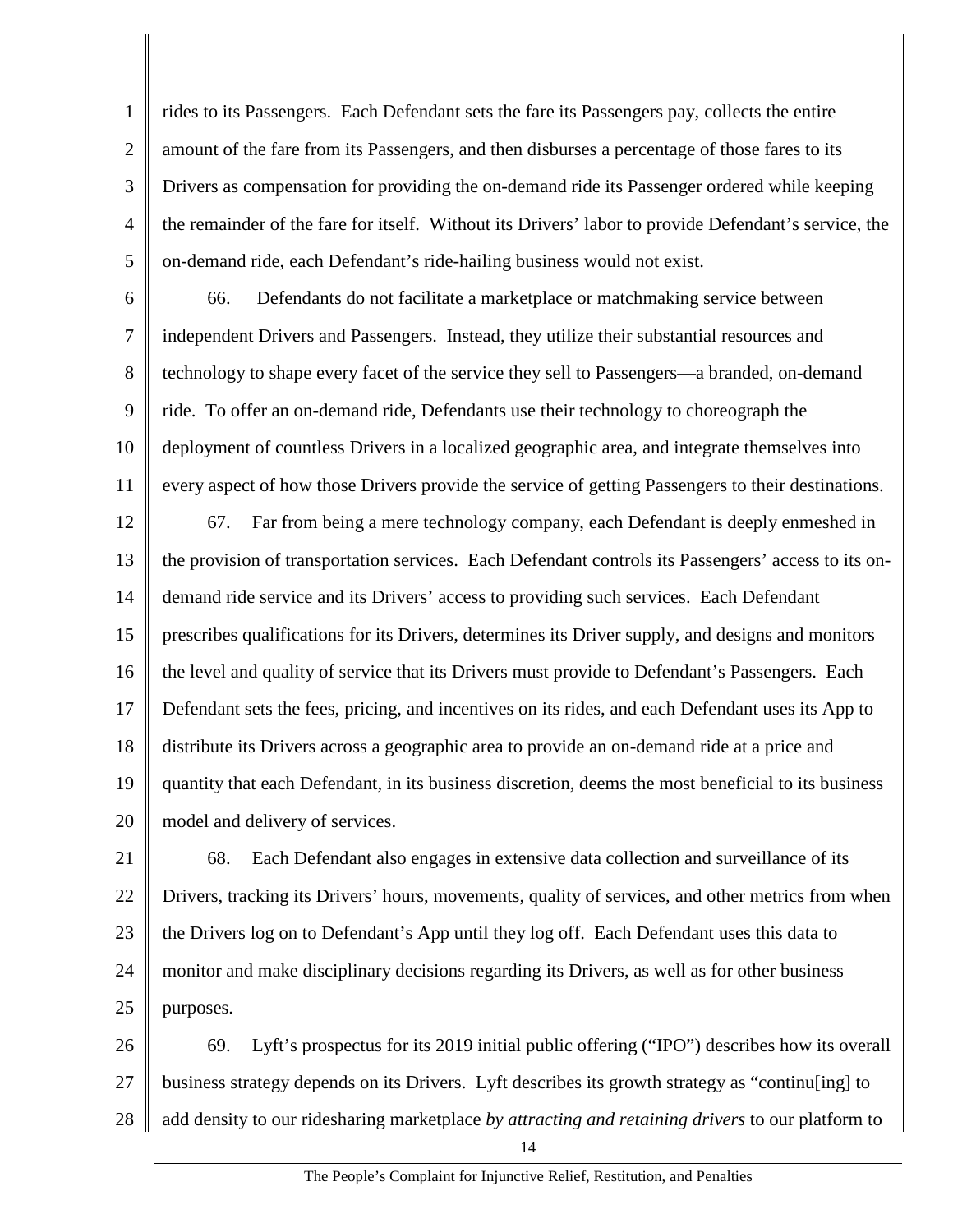1 2 3 4 5 6 7 8 9 10 11 12 13 14 15 16 17 18 19 20 21 22 23 24 25 26 27 28 further improve the rider experience." (See Lyft SEC S-1, p. 1 [Filing Date: March 1, 2019], emphasis added.) The prospectus identifies a "key factor" affecting Lyft's performance as "*maintaining an ample number of drivers* to meet rider demand in our ridesharing marketplace." (Id., at p. 88, emphasis added.) In response to the fundamental question underlying Lyft's business model, "Why Lyft Wins," Lyft's IPO prospectus definitively answers: because Lyft is "Driver-Centric." (*Id.*, at p. 3.) 70. Uber's prospectus for its 2019 IPO also describes how Drivers, and the labor they furnish providing on-demand rides, are the lifeblood of its business strategy. Uber does not mince words: "If we are unable to attract or maintain a critical mass of Drivers . . . our platform will become less appealing to platform users, *and our financial results would be adversely impacted* . . . . Any decline in the number of Drivers . . . using our platform *would reduce the value of our network and would harm our future operating results*." (See Uber SEC S-1, *supra*, at pp. 29-30, emphasis added.) Uber's business model begins and ends with its Drivers. **C. Part C of the ABC Test ("independently established trade, occupation, or business")**  71. Each Defendant's Drivers are not engaged in an independently established trade, occupation, or business of the same nature as the work they perform for each Defendant. Driving itself is not a distinct trade, occupation, or business. 72. When driving for each Defendant, Drivers are not engaged in their own transportation business, but are instead driving Passengers and generating income for the respective Defendant. 73. There are no specialized skills or training necessary to drive passengers on a ridehailing service. Consequently, each Defendant permits Drivers without any such skills or training to provide on-demand rides on its App. For example, both of Defendant's largest ride-hailing options, "Lyft" and "UberX," permit Drivers to offer ride-hailing services with an ordinary driver's license and a personal vehicle. 74. Each Defendant provides its Drivers with a necessary tool and instrumentality to perform their on-demand, ride-hailing services—its App.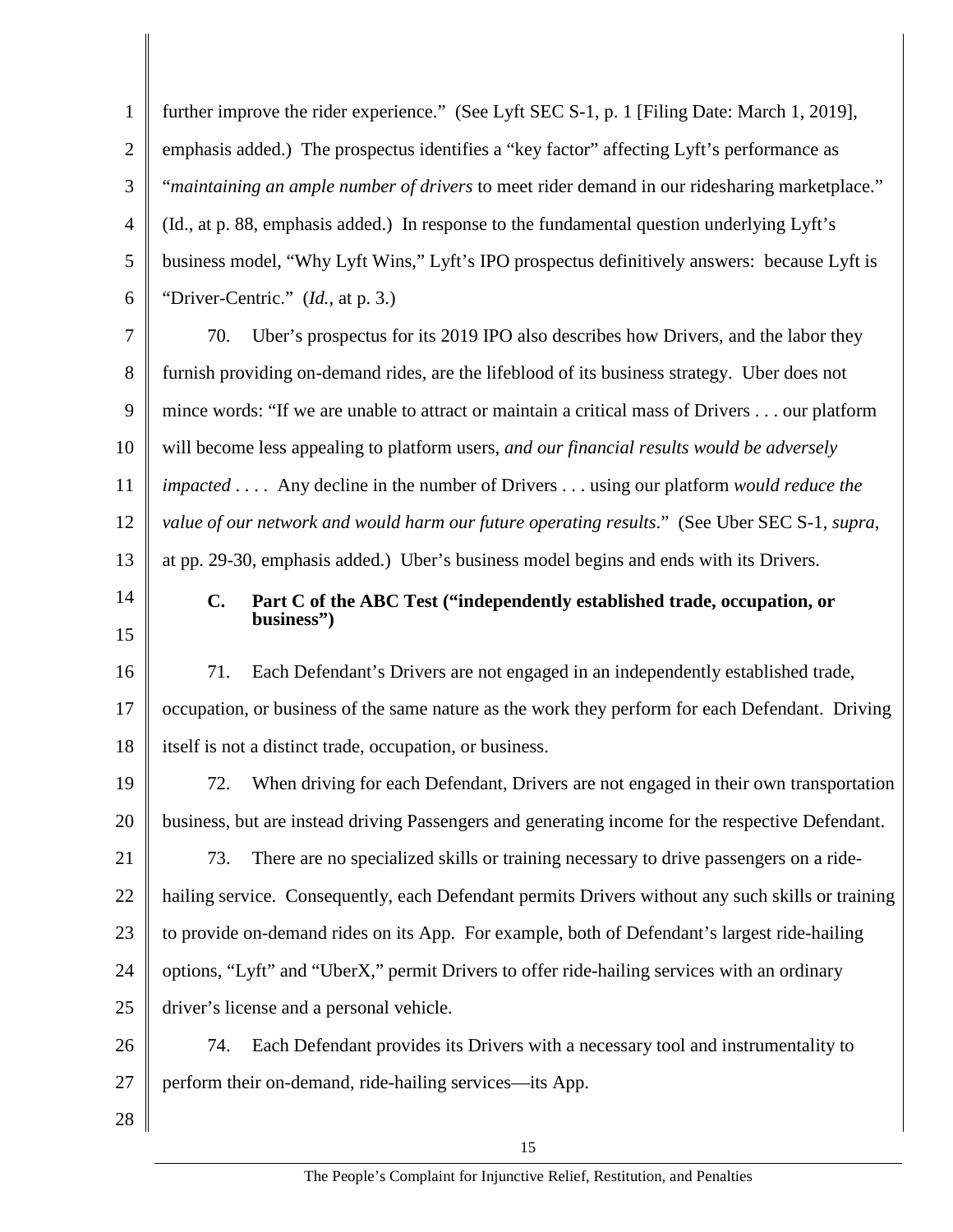1 2 75. Each Defendant's App is the exclusive means by which Passengers and Drivers can connect to, request, and provide each Defendant's on-demand rides.

3 4 5 76. Each Defendant's Drivers generally invest little to no capital to drive for each Defendant. To offer ride-hailing services on each Defendant's App, Drivers only need a smartphone and a car.

6 7 8 77. Each Defendant directly shapes its Drivers' earnings, and thereby effectively prevents its Drivers from attaining the profits and losses that would ordinarily be the hallmarks of running their own independent businesses.

9 10 11 12 78. Each Defendant, not its Drivers, prescribes the key factors that determine its Drivers' earnings. Each Defendant sets the prices charged to its Passengers, and controls its Drivers' rate of pay, its Drivers' territory, the supply of its Drivers on the overall App, and the marketing and advertising of each Defendant's brand.

13 14 15 79. The limited economic levers that each Defendant leaves to its Drivers, such as whether to drive at busier times or for more hours, are not consistent with the level of decisionmaking normally exercised by entrepreneurs or those operating their own independent businesses.

16 17 80. Each Defendant limits its Drivers' ability to freely decline and cancel rides that Drivers think will be unprofitable.

18 19 81. Each Defendant limits its Drivers' ability to see all ride requests in an area, and thus to gauge their potential earnings based on demand for their services.

20 21 82. Each Defendant limits its Drivers' ability to share their accounts with other Drivers, thereby curtailing its Drivers' ability to individually expand their business offerings.

22 23 83. Each Defendant prohibits its Drivers from soliciting Passenger information, limiting the ability of its Drivers to market themselves independently for repeat rides outside of

24 Defendant's App.

25 26 27 28 84. Each Defendant limits its Drivers' ability to take advantage of its App's financial incentives in an entrepreneurial fashion. Each Defendant specifically targets individual Drivers it invites to participate in various, time-limited financial incentives that, for example, reward Drivers for driving longer, or for driving at certain times and places. These financial incentives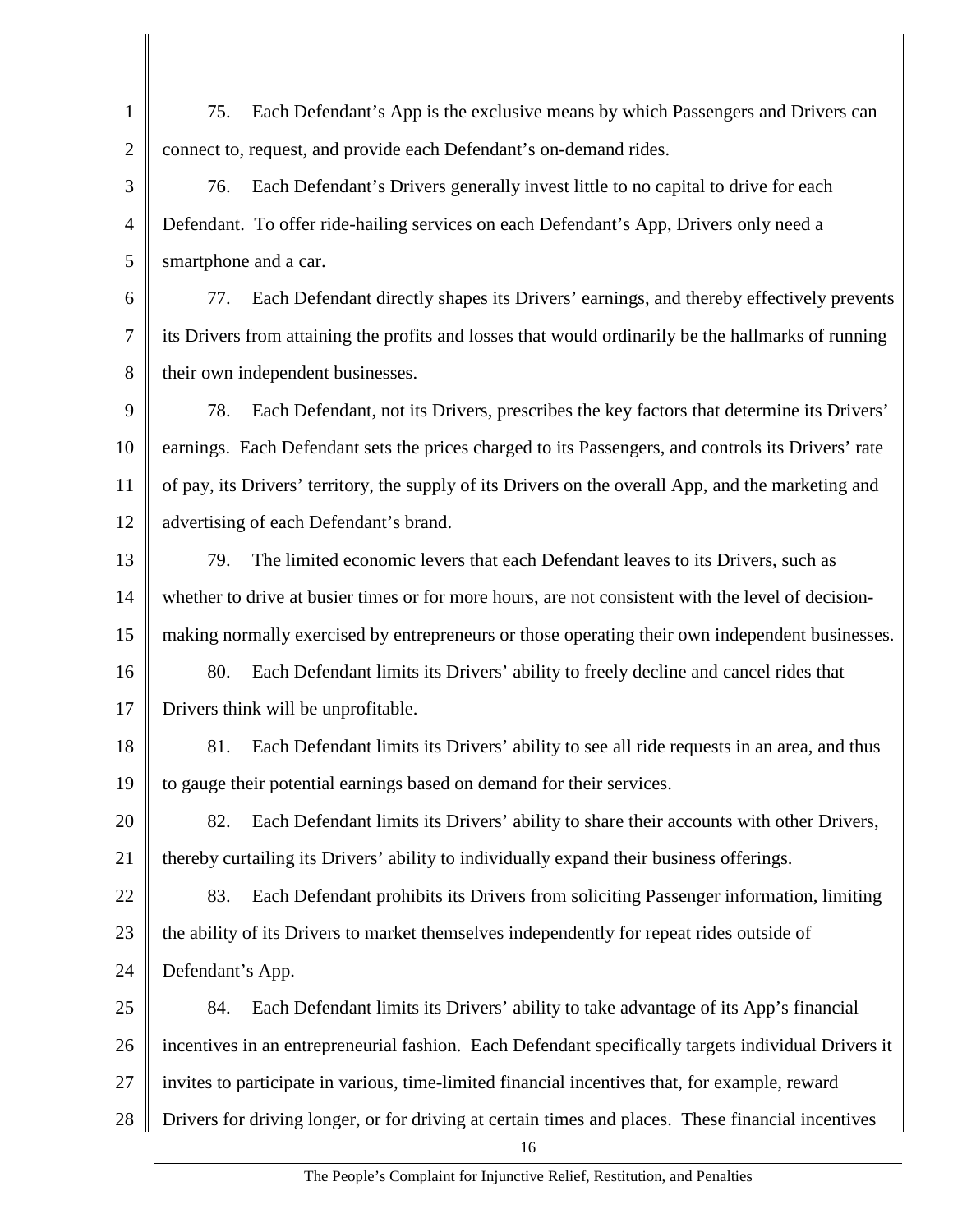1 2 3 4 5 6 are targeted to individual Drivers based on each Defendant's own opaque criteria as implemented by the algorithmic decision-making engines in its App. By selecting which Drivers will be invited to participate in which financial incentives and on what individualized terms, each Defendant, in effect, chooses which Drivers are financial "winners" and "losers." Each Defendant as the employer, not the Driver as an "entrepreneur," determines the Driver's earnings. 85. Each Defendant controls its Drivers' ability to earn compensation via its App, making

7 8 trade-offs between its Drivers' earnings and the price each Defendant charges to Passengers to the benefit of each Defendant's profit.

9 10 11 86. Lyft describes these trade-offs in its 2019 annual SEC report reporting that "changes" made by Lyft "may be viewed positively from one group's perspective (such as riders)" and "negatively from another's perspective such as (drivers)." (See Lyft SEC 10-K, *supra*, at p. 24.)

12 13 14 15 16 17 18 19 87. Uber's SEC filings describe how the "greatest impact" on Uber's Take Rate (the company's "take" on the difference between the Passenger's fare on a ride and what the ridehailing company pays out to the Driver) has "historically" come through Uber's unilateral "adjustments to Driver incentives." (See Uber SEC S-1, *supra*, at p. 100.) In its 2019 IPO prospectus, Uber freely admits the control it exerts over its Drivers' earnings—and the fact that Uber's own profit comes at its Drivers' expense: "[A]s we aim to reduce Driver incentives to improve our financial performance, we expect Driver dissatisfaction will generally increase." (*Id.*, at p. 30.)

20 21

#### **IV. DEFENDANTS' UNLAWFUL MISCLASSIFICATION OF DRIVERS RESULTS IN UNLAWFUL AND UNFAIR BUSINESS PRACTICES.**

22 23 24 25 26 27 28 88. It is evident that neither Uber nor Lyft can meet their burden of showing that their Drivers are independent contractors under California's ABC test for misclassification as adopted in *Dynamex, supra*, 4 Cal.5th 903, and as codified in A.B. 5. Under Part A of the ABC test, Defendants exercise control over their Drivers through their Apps, which, in combination with their policies, function like algorithmic managers that effectively supervise Defendants' Drivers like human managers. Under Part B of the ABC test, Drivers perform services within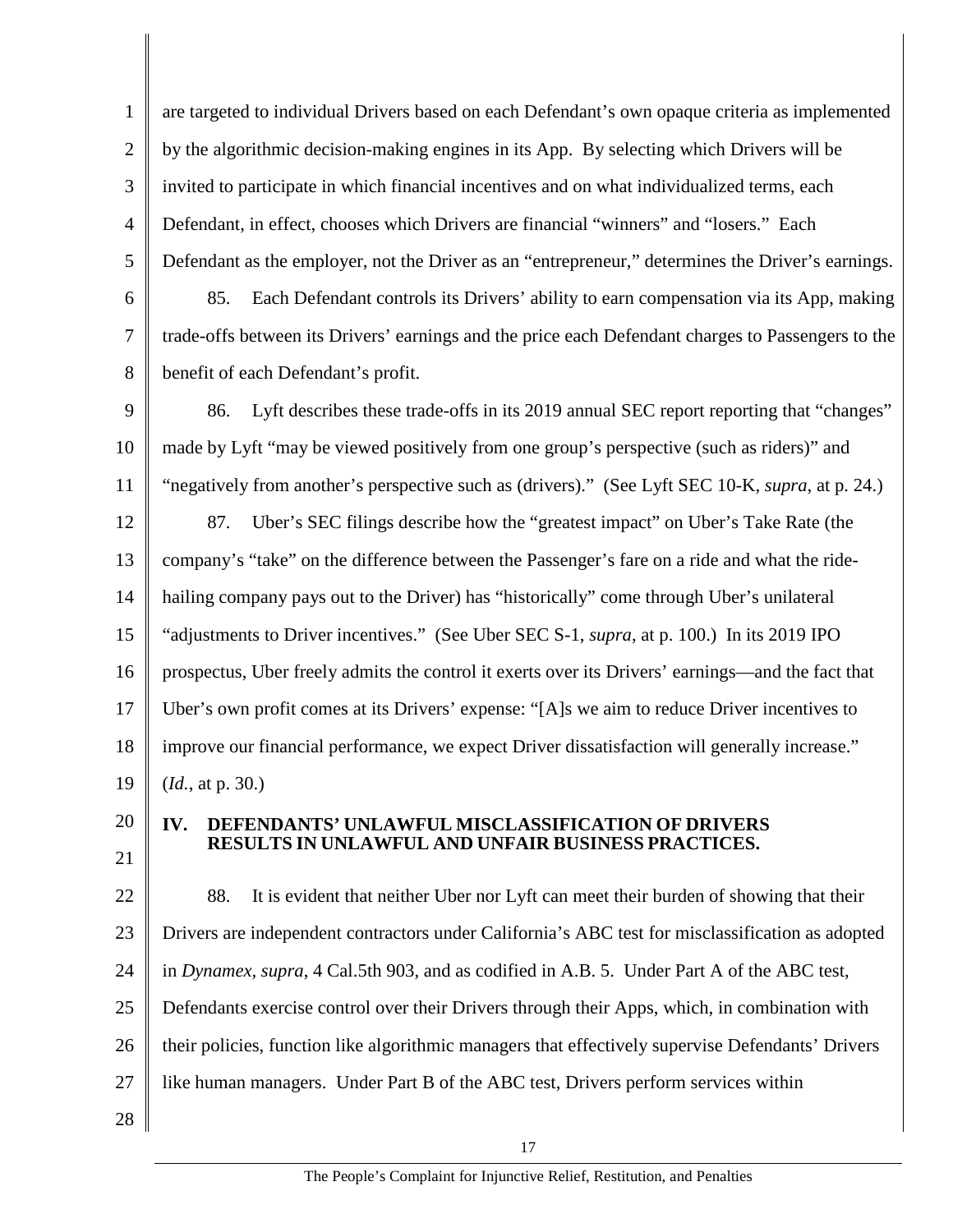1 2 Defendants' usual course of business—providing on-demand rides. Under Part C of the ABC test, Defendants cannot show that Drivers have established independent businesses.

- 3 4 5 6 7 8 9 10 11 89. Uber claims that "Drivers are at the heart of our service" and Lyft claims that Drivers are "what makes Lyft ... Lyft." But by misclassifying their Drivers, Defendants have devised an unlawful business model that denies these very same Drivers the protections and benefits they have rightfully earned as employees, and thereby gained an unlawful and unfair competitive advantage in the marketplace. Defendants' misclassification scheme hurts vulnerable Drivers, undermines law-abiding competitors, evades Defendants' responsibility to contribute their share as employers into the State's social insurance programs, and harms taxpayers who are often called upon to address the negative consequences to Drivers and their families of Defendants' exploitative employment practices.
- 12

13

#### **A. Defendants' unlawful misclassification deprives Drivers of their rights as employees.**

14 15 16 17 18 19 90. Defendants' misclassification of their Driver workforce has allowed Defendants to gain an unlawful competitive advantage over their competitors by circumventing the protections and benefits that the law requires employers to provide to their employees. The laws violated by Defendants include, but are not limited to, requirements relating to minimum wages, overtime wages, business expenses, meal and rest periods, wage statements, paid sick leave and health benefits, and social insurance programs.

20

### **1. Minimum Wages**

21 22 91. The law requires Drivers to be paid the applicable state or local minimum wage for each hour worked, regardless of the compensation formula or method.

- 23 24 25 26 92. Defendants do not guarantee their Drivers a minimum wage under state and local laws. Instead, each Defendant pays its Drivers for completed rides based on the time and distance of the ride and other factors dictated by each Defendant, including, but not limited to, dynamic pricing pay surges, base rates, and minimum fares.
- 27 28 93. Defendants do not pay their Drivers for all their hours worked. Examples where each Defendant fails to pay its Drivers include, but are not limited to, time spent refueling, time spent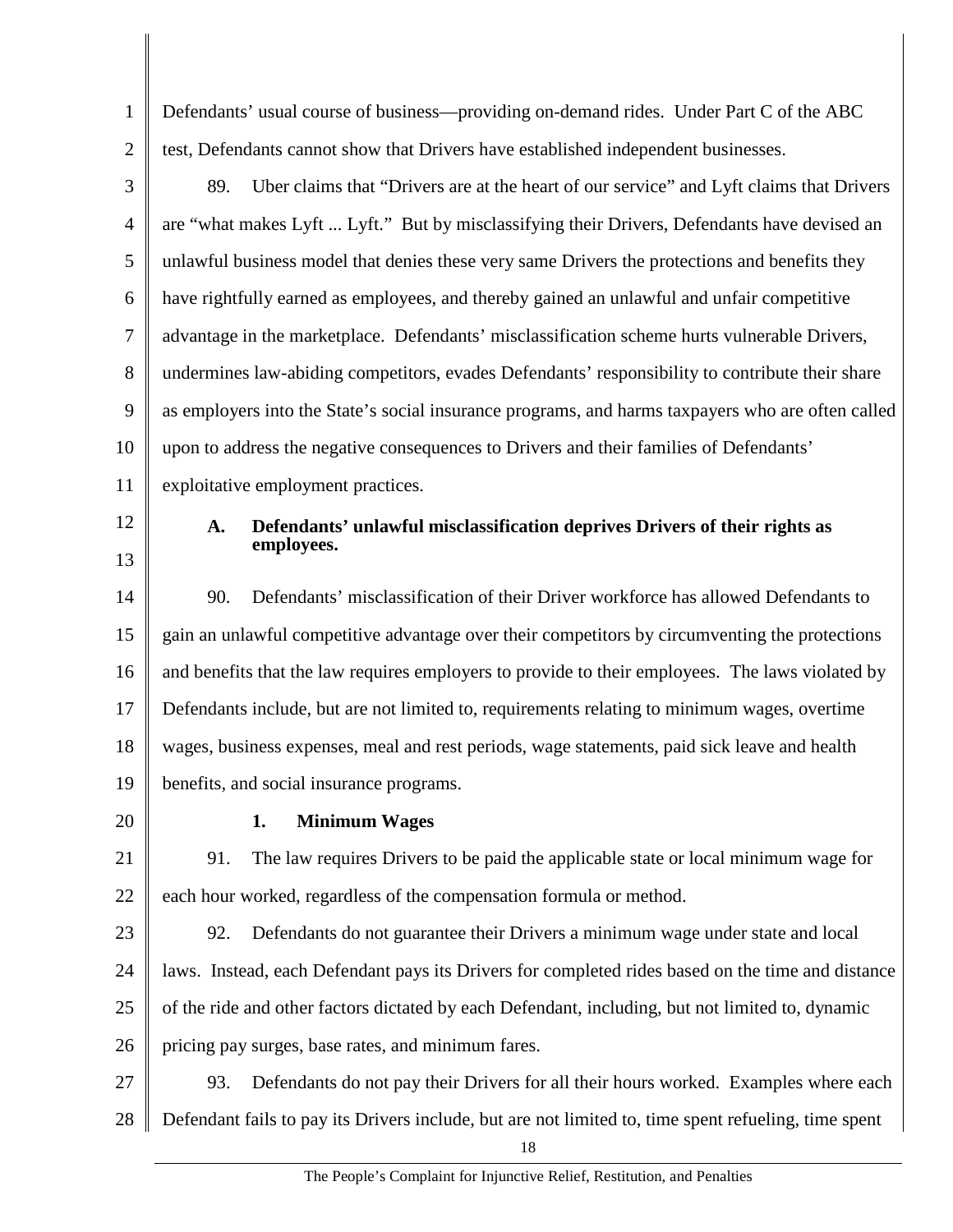1 2 3 cleaning and maintaining their vehicles, time spent for off-duty rest periods, time spent driving to and returning from rides, and time spent logged on and monitoring each Defendant's App for ride requests. Defendants cannot provide on-demand rides without the performance of these tasks.

4 5 6 94. Defendants have failed—and continue to fail—to meet their minimum wage obligations with respect to their Drivers, including hours that are entirely unpaid and hours that are paid at less than the applicable minimum wage.

7

#### **2. Overtime Wages**

8 9 10 11 95. The law requires Drivers to be paid the applicable overtime rate of pay—one-andone-half times or two times the Drivers' regular rate of pay—for all hours worked in excess of forty per week, for all hours worked in excess of eight per day, and for all hours worked on the seventh consecutive day of work in a workweek.

12 13 14 96. Defendants do not pay their Drivers overtime as required by law, despite the fact that Drivers working overtime help Defendants to ensure the steady and constant supply of rides on which Defendants' businesses depend.

15 16 97. Defendants have failed—and continue to fail—to meet these overtime pay obligations with respect to their Drivers.

17

#### **3. Business Expenses**

18 19 98. The law requires Drivers to be paid or reimbursed for the necessary expenses in performing their work.

20 21 22 23 99. Drivers pay for business expenses they incur in the course and scope of performing their work for Defendants, including, but not limited to, vehicle expenses (wear-and-tear, registration, insurance, gas, maintenance, repairs, etc.) and phone and data expenses associated with using Defendants' Apps.

24 25 26 27 100. These expenses are substantial. For example, the Internal Revenue Service publishes a "standard mileage rate," which currently estimates the cost of operating a vehicle for business purposes at 57.5 cents per mile. Drivers provide ride-hailing services for Defendants using their vehicles, without any reimbursement for this significant, work-related expense.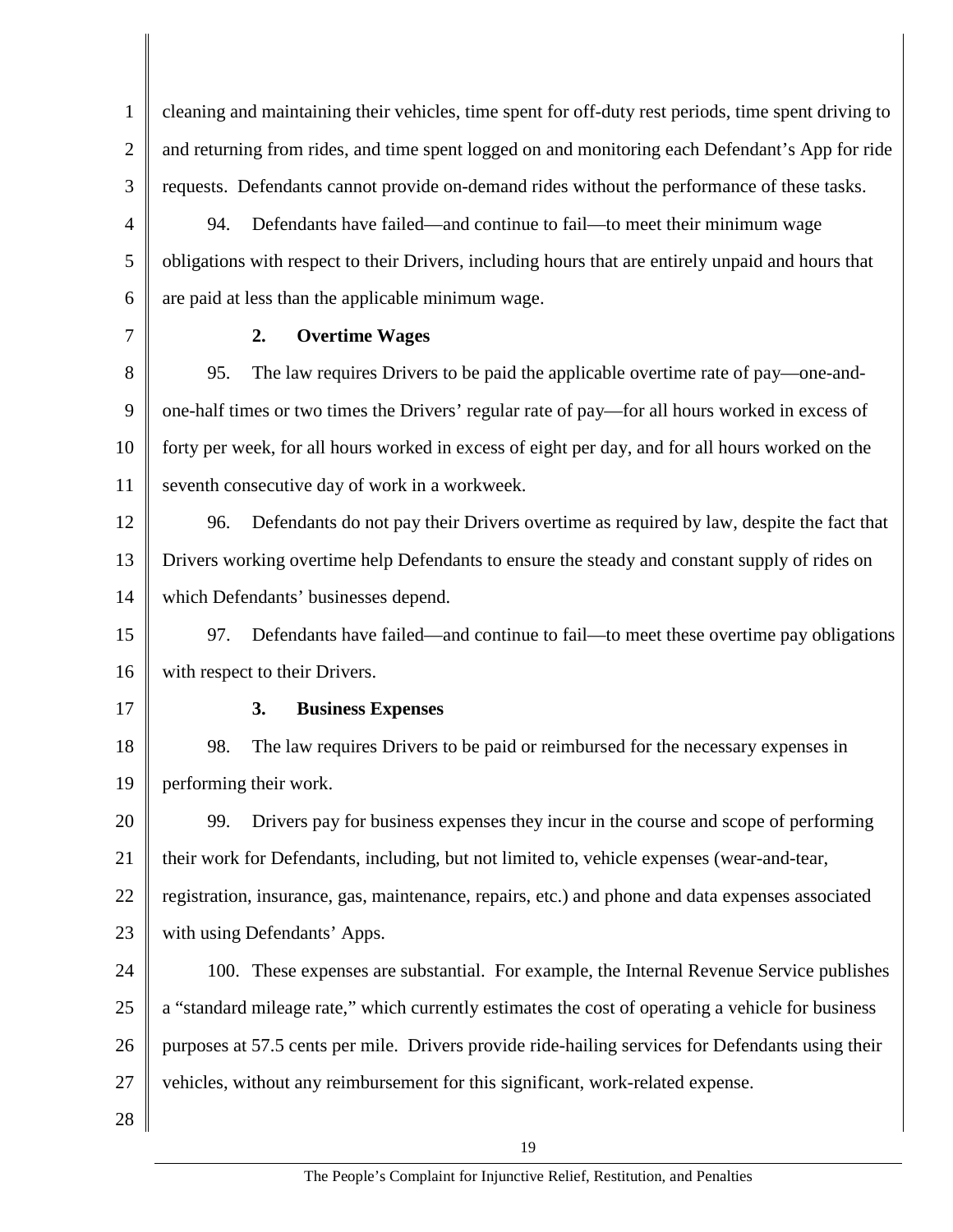1 2 3 4 5 6 7 8 9 10 11 12 13 14 15 16 17 18 19 20 21 22 23 24 25 26 27 28 101. Defendants impose all the costs of operating the vehicles necessary to perform their ride-hailing business on Drivers, though Defendants could not operate their ride-hailing business without them. 102. Defendants have failed—and continue to fail—to meet these expense reimbursement obligations with respect to their Drivers. **4. Meal and Rest Periods**  103. The law requires Drivers to be provided with one 30-minute duty-free meal period for a work period of more than five hours, and a second 30-minute duty-free meal period for a work period more than ten hours. The law further requires Drivers to be provided a ten-minute, paid, off-duty rest period for every four hours worked, or major fraction thereof. Authorized or required rest period time shall be counted as paid time worked. 104. Defendants do not provide for off-duty meal periods and do not authorize or permit paid, off-duty rest periods. Defendants do not provide a premium of one hour of pay at the employee's regular rate of compensation for each failure, as required by law. 105. Defendants have failed—and continue to fail—to meet these meal and rest period obligations with respect to their Drivers. **5. Wage Statements**  106. The law requires Drivers to receive regular and complete itemized wage statements from Defendants, which include, as applicable, gross and net wages earned, hours worked, hourly wages, piece rate wages, rest period pay, and nonproductive time pay. 107. Defendants do not provide Drivers with itemized wage statements in conformance with California law. 108. Defendants have failed—and continue to fail—to meet these wage statement obligations with respect to their Drivers. **6. Paid Sick Leave and Health Benefits**  109. The law requires Drivers to be provided paid sick leave benefits as specified under California law and various local laws, including, but not limited to, the Los Angeles, San Diego, and San Francisco sick leave ordinances.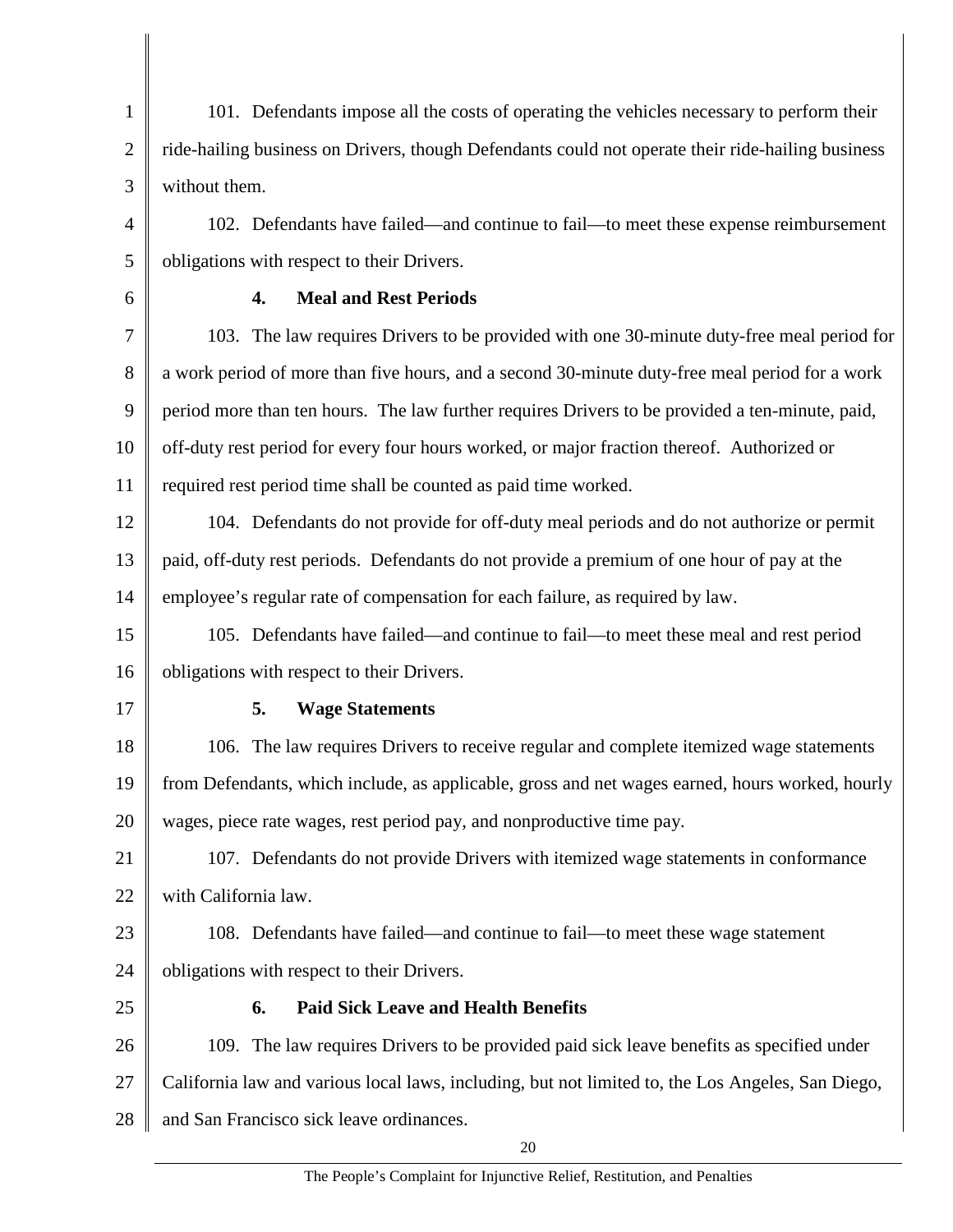1 2 3 4 5 6 7 8 9 10 11 12 13 14 15 16 17 18 19 20 21 22 23 24 25 26 27 28 110. The law currently requires Drivers in San Francisco to receive health care expenditures of \$3.08 per hour. In recent years the rate has ranged between \$2.53 and \$3.08 per hour. 111. Drivers do not accrue the paid sick leave benefits or receive the health care expenditures from Defendants that employers are required to provide under state and local law. 112. Defendants have failed—and continue to fail—to meet these sick leave and health care expenditure obligations with respect to their Drivers. **7. Social Insurance Programs**  113. The law requires Defendants to remit contributions or take other mandatory actions under the State's social insurance programs, including, but not limited to, unemployment insurance, disability insurance, paid family leave, workers' compensation, and San Francisco's Paid Parental Leave Ordinance. 114. These programs are intended to provide wage replacement and other benefits in the event an employee loses a job, becomes disabled or injured (whether on the job or off), needs to care for a family member, or is otherwise unable to work. 115. Defendants have failed—and continue to fail—to meet these social insurance program obligations with respect to their Drivers. **B. Defendants' unlawful misclassification harms law-abiding competitors and would-be competitors.**  116. Defendants' unfair and unlawful treatment of their Drivers also confers an unfair advantage on Defendants over their law-abiding competitors and would-be competitors. Defendants utilize the illegitimate savings they gain from depriving their Drivers of the full compensation and benefits they earn as employees to offer their ride-hailing services at an artificially low cost, decimating competitors and generating billions of dollars in private investor wealth off the backs of vulnerable Drivers. 117. Defendants' misclassification of their Drivers allows both companies to unlawfully reduce a substantial portion of the labor and vehicle fleet costs they would otherwise incur if they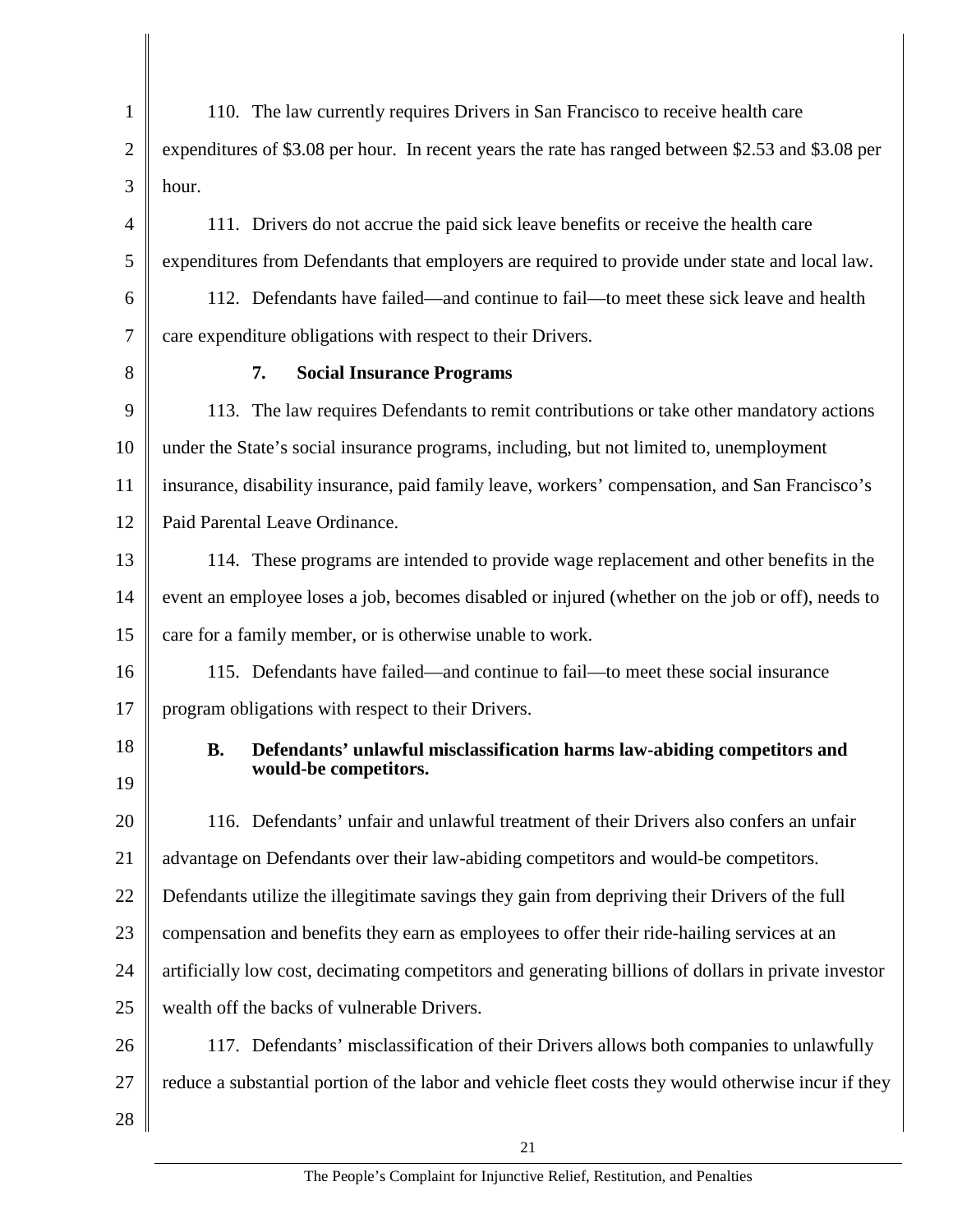lawfully classified and compensated their Drivers as employees, including reimbursing Drivers for their vehicle maintenance and fuel expenses.

3 4 5 6 7 8 9 118. Because driver compensation, along with vehicle maintenance and fuel expenses, generally constitutes the lion's share of operating costs for a car service, Defendants' illicit savings allow them to gain an out-sized competitive advantage over other transportation providers. Defendants' misclassification scheme unlawfully shifts the substantial labor and vehicle costs of running a transportation service from well-resourced Defendants onto their under-resourced Drivers, placing law-abiding competitors who bear those costs themselves at a substantial competitive disadvantage.

10 11 12 119. In addition to avoiding paying Drivers for the full compensation and reimbursements they earn as employees under state and local wage and hour laws, Defendants also avoid paying their share of state and local payroll taxes and workers' compensation insurance premiums.

13 14 15 16 17 18 120. On information and belief, the illicit cost savings Defendants have reaped as a result of avoiding employer contributions to state and local unemployment and social insurance programs totals well into the hundreds of millions of dollars. Defendants' denial to Drivers of the full compensation and benefits they are guaranteed under law as employees pushes the total amount of Defendants' illicit cost savings over their law-abiding competitors—or would-be competitors who cannot enter the market—even higher.

# 19

1

2

## 20 21

22

## **FIRST CAUSE OF ACTION**

#### **INJUNCTIVE RELIEF, RESTITUTION, AND PENALTIES FOR VIOLATIONS OF BUSINESS AND PROFESSIONS CODE SECTION 17200 (Against all Defendants**)

23 24 121. The People reallege and incorporate by reference each allegation contained in the above paragraphs as if fully set forth herein.

25 26 27 28 122. Defendants have engaged, and continue to engage, in acts or practices that are unlawful, unfair, or fraudulent and which constitute unfair competition within the meaning of section 17200 of the Business and Professions Code. These acts or practices include, but are not limited to, the following: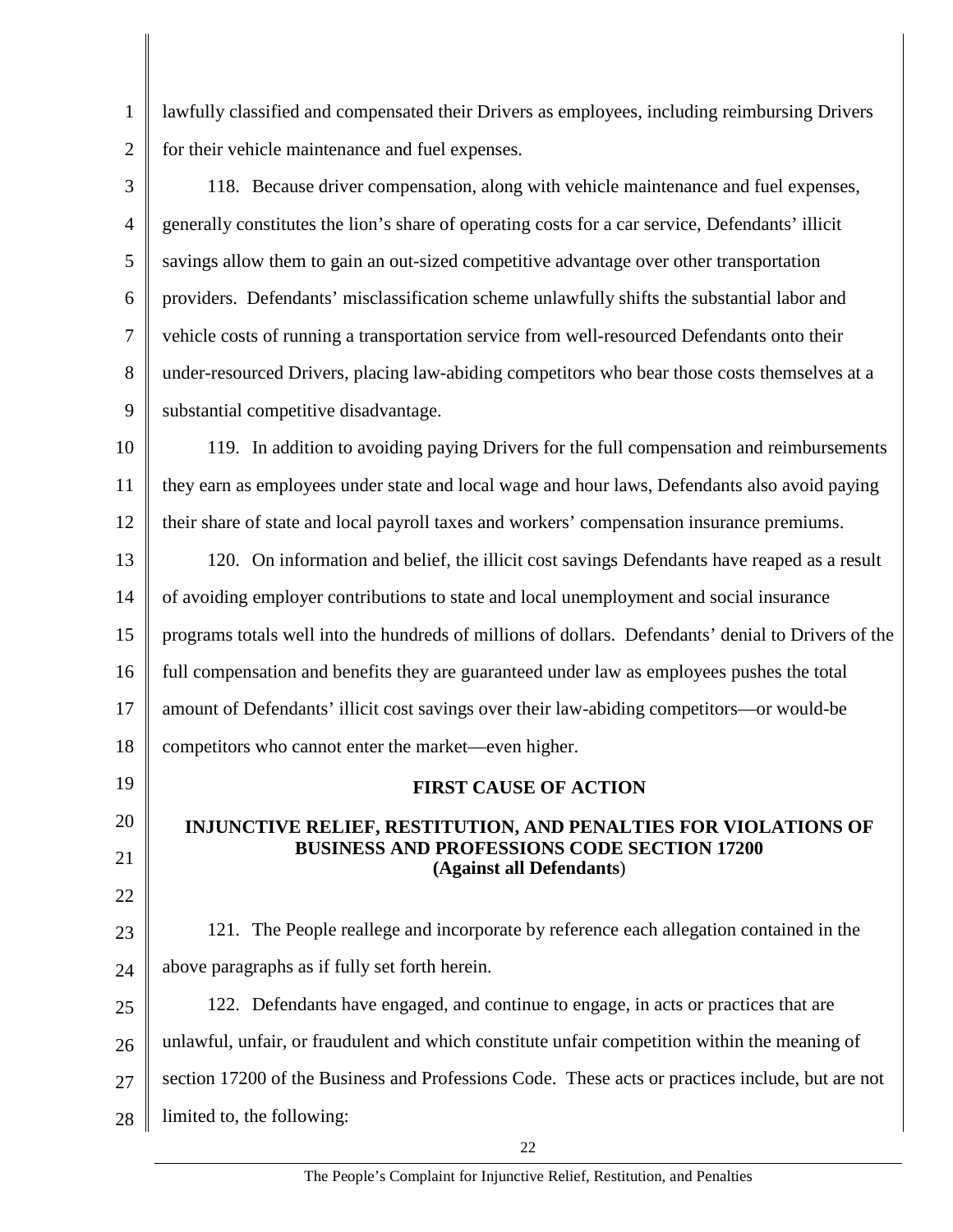| $\mathbf{1}$   |    | a. Failing to classify Drivers as employees as required by Labor Code section 2750.3, |
|----------------|----|---------------------------------------------------------------------------------------|
| $\overline{2}$ |    | I.W.C. Wage Order 9-2001, and California law;                                         |
| 3              |    | b. Failing to pay Drivers at least the California minimum wage for all time worked as |
| $\overline{4}$ |    | required by Labor Code sections 1182.12, 1182.13, 1194, 1197, I.W.C. Wage Order 9-    |
| 5              |    | 2001, section 4 (currently \$13.00 per hour for employers with 26 or more employees), |
| 6              |    | and the California Minimum Wage Order (MW-2019);                                      |
| 7              | c. | Failing to pay Drivers who worked in San Francisco at least the San Francisco         |
| 8              |    | minimum wage for all time worked as required by the San Francisco Minimum Wage        |
| 9              |    | Ordinance, San Francisco Administrative Code, Chapter 12R (currently \$15.59 per      |
| 10             |    | hour);                                                                                |
| 11             |    | d. Failing to pay Drivers who worked in Los Angeles at least the Los Angeles minimum  |
| 12             |    | wage for all time worked as required by the Los Angeles Minimum Wage Ordinance,       |
| 13             |    | Los Angeles Municipal Code, Chapter 18, Article 7, section 187.00 et seq. (currently  |
| 14             |    | \$14.25 per hour);                                                                    |
| 15             | e. | Failing to pay Drivers who worked in San Diego at least the San Diego minimum wage    |
| 16             |    | for all time worked as required by the City of San Diego Earned Sick Leave and        |
| 17             |    | Minimum Wage Ordinance, San Diego Municipal Code, Chapter 3, Article 9, Division      |
| 18             |    | 1 (currently $$13.00$ per hour);                                                      |
| 19             |    | Failing to pay Drivers the appropriate premium for overtime hours worked as required  |
| 20             |    | by Labor Code sections 510, 1194, 1198, and I.W.C. Wage Order 9-2001, section 3(A);   |
| 21             | g. | Failing to reimburse Drivers for business expenses and losses as required by Labor    |
| 22             |    | Code section 2802;                                                                    |
| 23             |    | h. Failing to provide meal periods and pay meal period premiums as required by Labor  |
| 24             |    | Code sections 226.7, 512, and I.W.C. Order 9-2001, section 11;                        |
| 25             | i. | Failing to authorize, permit, and pay for rest periods and rest period premiums as    |
| 26             |    | required by Labor Code section 226.7 and I.W.C. Wage Order 9-2001, section 12;        |
| 27             |    |                                                                                       |
| 28             |    |                                                                                       |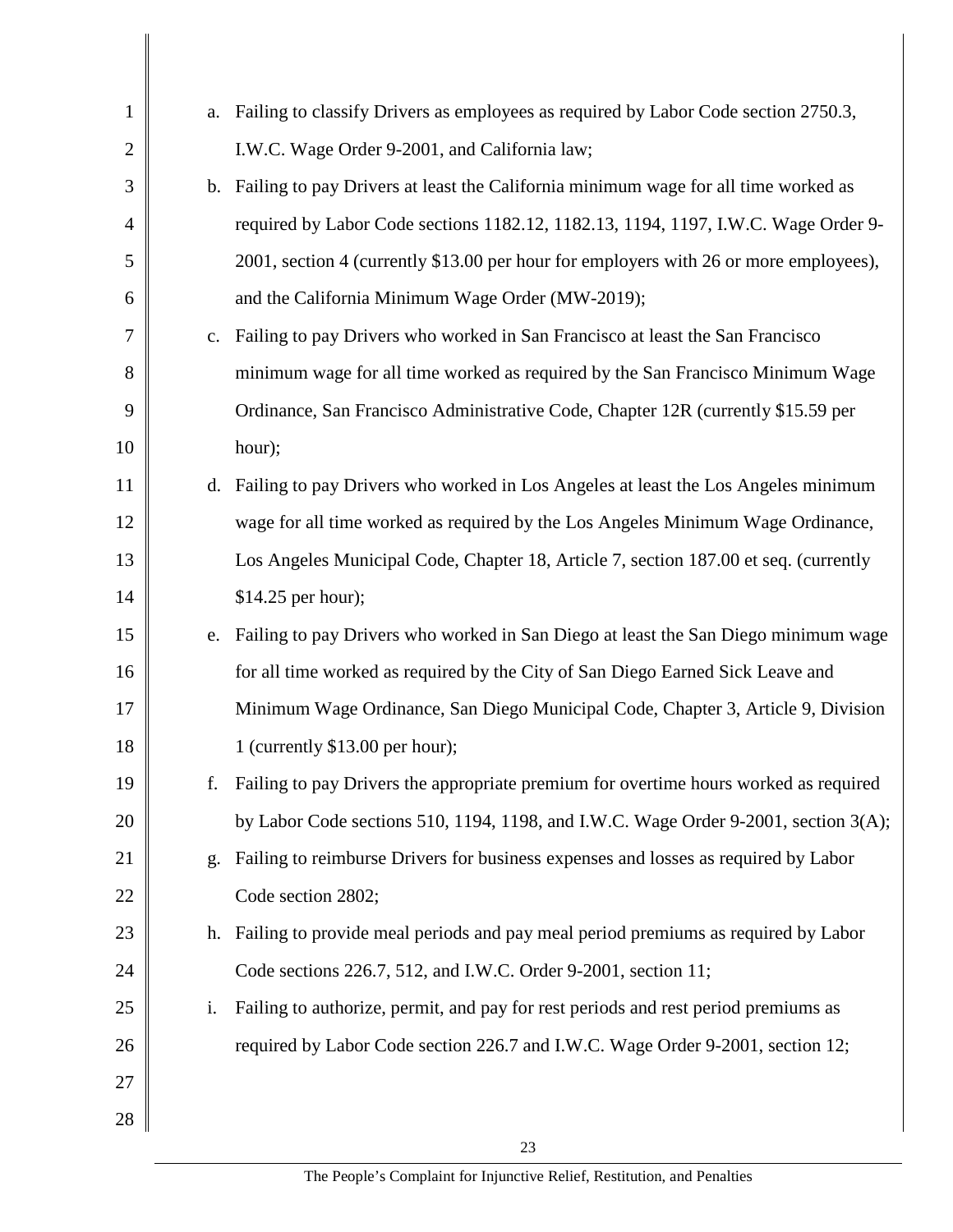| 1            | $\mathbf{i}$ . | Failing to provide Drivers with itemized written statements as required by Labor Code      |
|--------------|----------------|--------------------------------------------------------------------------------------------|
| $\mathbf{2}$ |                | section 226, and failing to maintain and provide Drivers with records as required by       |
| 3            |                | I.W.C. Wage Order 9-2001, section 7;                                                       |
| 4            | k.             | Failing to provide paid sick leave to Drivers as required by Labor Code section 246;       |
| 5            | 1.             | Failing to provide paid sick leave to Drivers who worked in San Francisco, as required     |
| 6            |                | by the San Francisco Paid Sick Leave Ordinance, San Francisco Administrative Code,         |
| 7            |                | Chapter 12W;                                                                               |
| 8            |                | m. Failing to provide paid sick leave to Drivers who worked in Los Angeles, as required by |
| 9            |                | the City of Los Angeles Paid Sick Leave Ordinance, Los Angeles Municipal Code              |
| 10           |                | section 187.00 et seq.;                                                                    |
| 11           |                | n. Failing to provide paid sick leave to Drivers who worked in San Diego, as required by   |
| 12           |                | the City of San Diego Earned Sick Leave and Minimum Wage Ordinance, San Diego              |
| 13           |                | Municipal Code Chapter 3, Article 9, Division 1;                                           |
| 14           |                | o. Failing to make health care expenditures on behalf of Drivers who worked in San         |
| 15           |                | Francisco as required by the San Francisco Health Care Security Ordinance, San             |
| 16           |                | Francisco Administrative Code, Chapter 14;                                                 |
| 17           |                | p. Failing to pay Drivers who worked in San Francisco as required by the San Francisco     |
| 18           |                | Paid Parental Leave Ordinance, San Francisco Police Code, Article 33H;                     |
| 19           |                | q. Failing to pay unemployment insurance taxes for Drivers as required by Unemployment     |
| 20           |                | Insurance Code section 976;                                                                |
| 21           | r.             | Failing to pay Employment Training Fund taxes for Drivers as required by                   |
| 22           |                | Unemployment Insurance Code section 976.6;                                                 |
| 23           | S.             | Failing to withhold and remit State Disability Insurance taxes for Drivers as required by  |
| 24           |                | Unemployment Insurance Code section 986;                                                   |
| 25           | t.             | Failing to withhold and remit state income taxes for Drivers as required by                |
| 26           |                | Unemployment Insurance Code sections 13020 and 13021;                                      |
| 27           |                | u. Failing to provide workers' compensation for Drivers as required by Labor Code          |
| 28           |                | section 3700; and                                                                          |
|              |                | 24                                                                                         |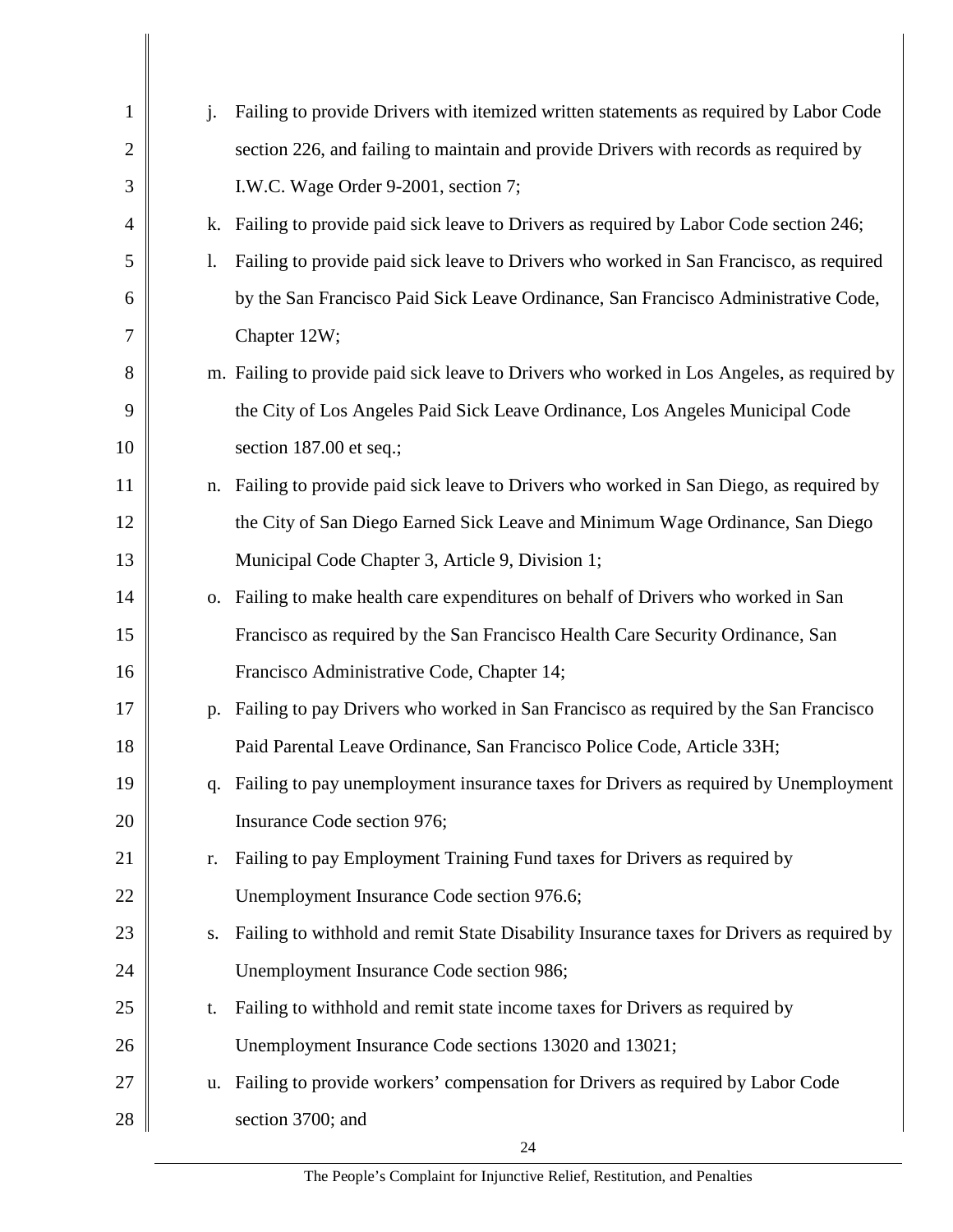| $\mathbf{1}$   | v. Failing to provide other rights and benefits to Drivers under the Labor Code, I.W.C.              |
|----------------|------------------------------------------------------------------------------------------------------|
| $\overline{2}$ | Wage Order 9-2001, and other local employee protection laws.                                         |
| 3              | 123. Each Defendant's misclassification of its Drivers as independent contractors and                |
| $\overline{4}$ | accompanying failure to comply with numerous provisions of the California Labor Code,                |
| 5              | including the employee classification provision of Labor Code section 2750.3, and applicable         |
| 6              | local ordinances, constitutes an unlawful and unfair business practice and, therefore, violates      |
| $\overline{7}$ | California's Unfair Competition Law. (Bus. & Prof. Code, §17200 et seq.)                             |
| 8              | <b>SECOND CAUSE OF ACTION</b>                                                                        |
| 9              | <b>INJUNCTIVE RELIEF FOR VIOLATIONS OF A.B. 5 (Labor Code § 2750.3)</b><br>(Against all Defendants)  |
| 10             |                                                                                                      |
| 11             | 124. The People reallege and incorporate by reference each allegation contained in the               |
| 12             | above paragraphs as if fully set forth herein.                                                       |
| 13             | 125. A.B. 5 permits an action for injunctive relief to prevent the continued                         |
| 14             | misclassification of employees as independent contractors. (Lab. Code, $\S 2750.3(j)$ .) This action |
| 15             | may be prosecuted by the Attorney General, or by a City Attorney of a city having a population in    |
| 16             | excess of 750,000, or by a City Attorney in a city and county.                                       |
| 17             | 126. Each Defendant continues to misclassify its Drivers as independent contractors.                 |
| 18             | 127. The People seek an order of this Court, pursuant to Labor Code section 2750.3(j), to            |
| 19             | prevent the continued misclassification of each Defendant's Drivers as independent contractors.      |
| 20             | <b>PRAYER FOR RELIEF</b>                                                                             |
| 21             | WHEREFORE, the People pray for the following relief:                                                 |
| 22             | 1.<br>Pursuant to Business and Professions Code section 17203, that each Defendant, their            |
| 23             | successors, agents, representatives, employees, and all persons who act in concert with each         |
| 24             | Defendant, be permanently enjoined from engaging in unfair competition as defined in Business        |
| 25             | and Professions Code section 17200 et seq., including, but not limited to, the acts and practices    |
| 26             | alleged in this Complaint;                                                                           |
| 27             |                                                                                                      |
| 28             |                                                                                                      |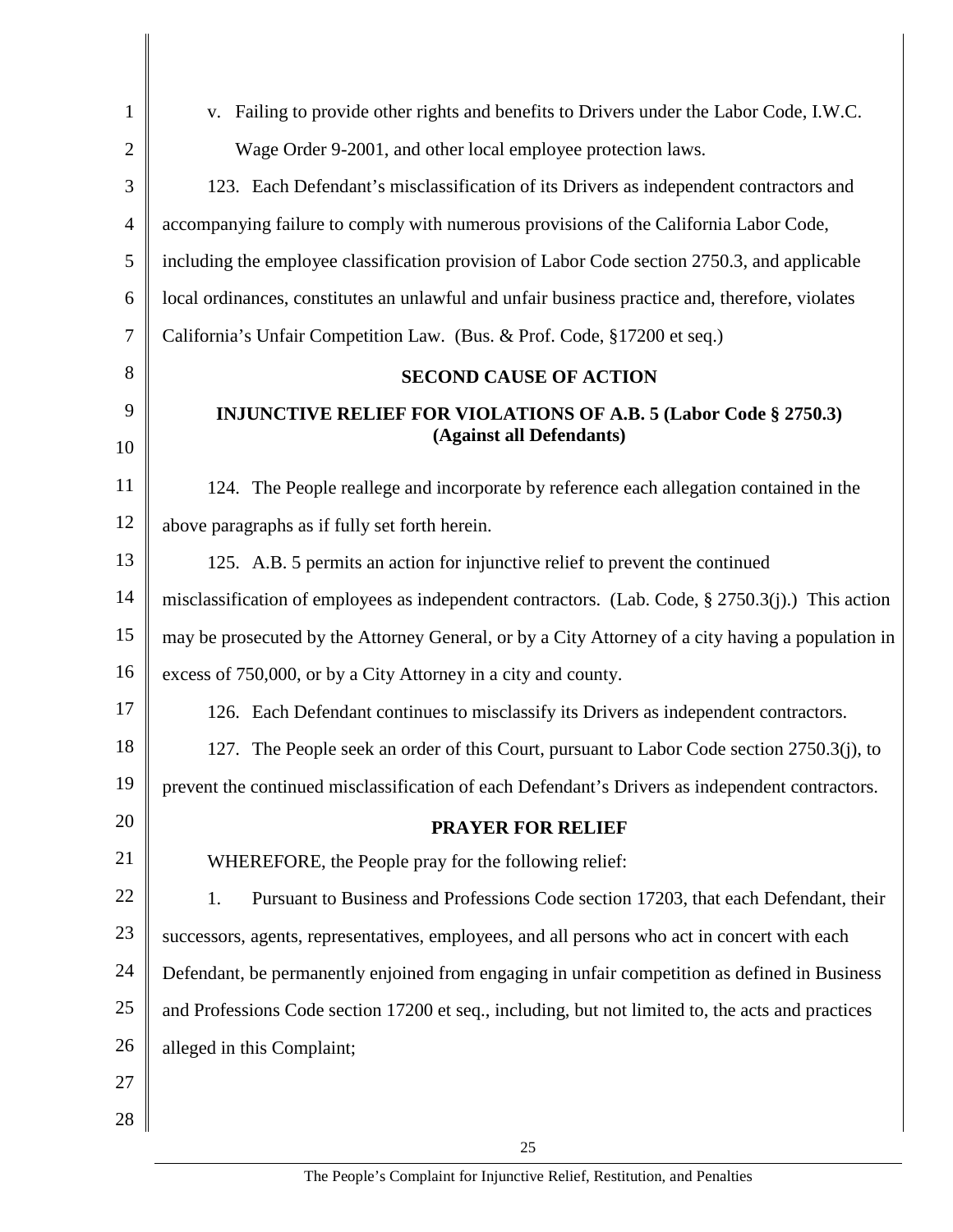| $\mathbf{1}$   | Pursuant to Business and Professions Code section 17203, that the Court enter all<br>2.            |  |
|----------------|----------------------------------------------------------------------------------------------------|--|
| $\overline{2}$ | judgments as may be necessary to restore to any person in interest any money or property that      |  |
| 3              | may have been acquired by violations of Business and Professions Code section 17200 as may be      |  |
| $\overline{4}$ | proved at trial;                                                                                   |  |
| 5              | 3.<br>Pursuant to Business and Professions Code section 17206, that each Defendant be              |  |
| 6              | assessed a civil penalty in an amount up to \$2,500 for each violation of Business and Professions |  |
| 7              | Code section 17200 et seq., as proven at trial;                                                    |  |
| 8              | 4.<br>Pursuant to Business and Professions Code section 17206.1, that each Defendant be            |  |
| 9              | assessed an additional civil penalty in an amount up to \$2,500 for each violation of the UCL      |  |
| 10             | perpetrated against a senior citizen or disabled person, as proven at trial;                       |  |
| 11             | 5.<br>Pursuant to Labor Code section 2750.3(j), an order to prevent each Defendant from            |  |
| 12             | continuing to misclassify its Drivers as independent contractors;                                  |  |
| 13             | That the People recover their costs of suit; and<br>6.                                             |  |
| 14             | 7.<br>Such other and further relief that the Court deems appropriate and just.                     |  |
| 15             |                                                                                                    |  |
| 16             |                                                                                                    |  |
| 17             |                                                                                                    |  |
| 18             |                                                                                                    |  |
| 19             |                                                                                                    |  |
| $20\,$         |                                                                                                    |  |
| $21\,$         |                                                                                                    |  |
| $22\,$         |                                                                                                    |  |
| $23\,$         |                                                                                                    |  |
| $24\,$         |                                                                                                    |  |
| 25             |                                                                                                    |  |
| 26             |                                                                                                    |  |
| $27\,$         |                                                                                                    |  |
| 28             | 26                                                                                                 |  |
|                |                                                                                                    |  |